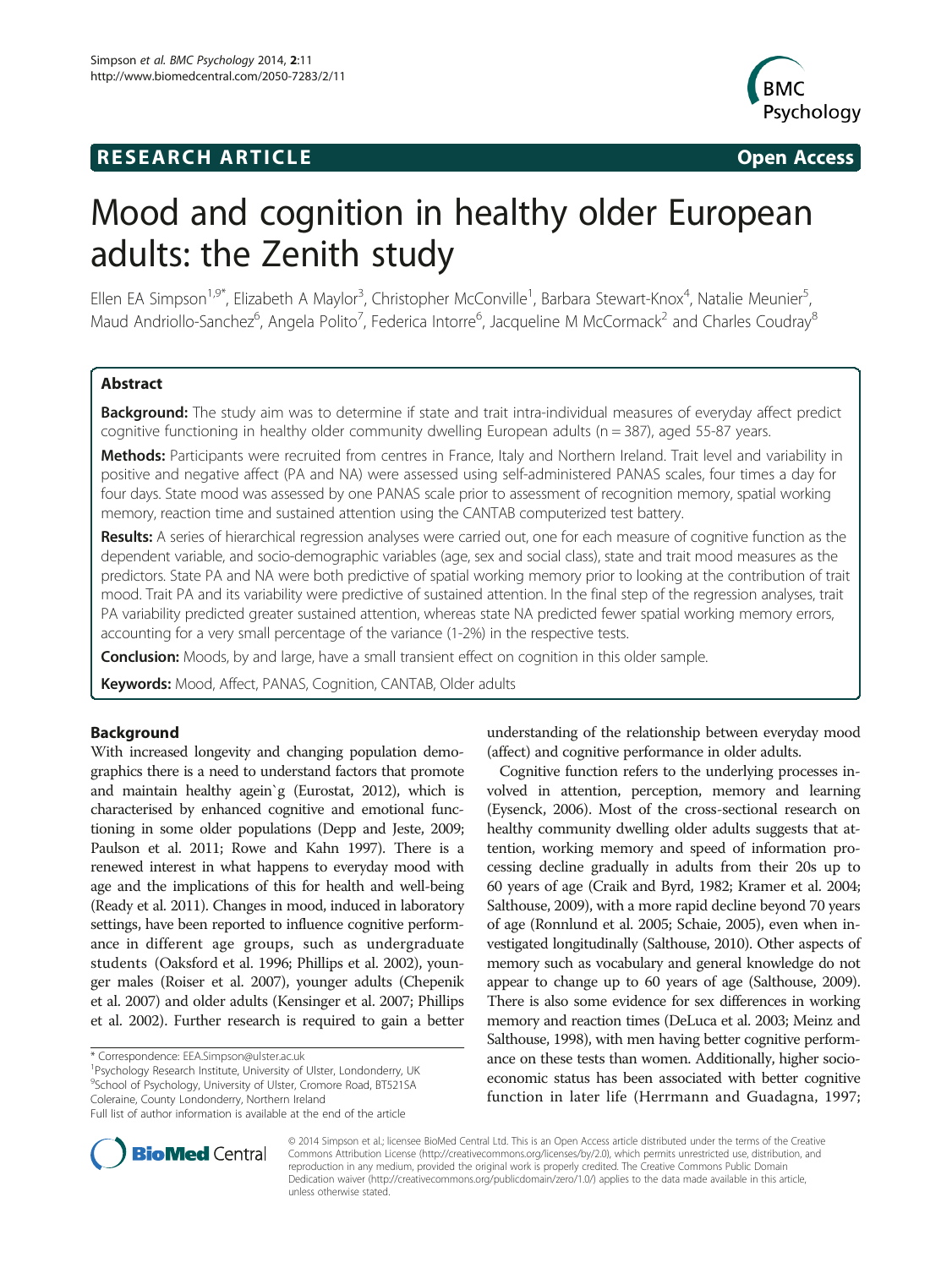Richardson, [1999](#page-11-0)) and will be investigated as a potential predictor of memory in the current study.

Mood or affect is a subjective state conceptualized as two independent continua, positive affect (PA) and negative affect (NA) (Watson et al. [1988](#page-12-0); Watson and Tellegen, [1985\)](#page-12-0). PA reflects states such as joy, alertness, and enthusiasm, while NA measures the amount of unpleasantness or dissatisfaction the person is experiencing (Watson and Clark, [1992](#page-12-0)). Longitudinal and cross-sectional research has suggested that PA remains relatively stable across the lifespan (Charles et al. [2001\)](#page-10-0), with some studies showing a slight increase in PA with age (Mroczek and Kolarz, [1998](#page-11-0)). NA, in contrast, decreases throughout life until around 60 years of age where the decline becomes less marked (Carstensen et al. [2000](#page-10-0); Charles et al. [2001](#page-10-0); Mroczek and Kolarz, [1998\)](#page-11-0). Other studies report no change in affect with age (Smith and Baltes [1993;](#page-12-0) Vaux and Meddin, [1987](#page-12-0)). These mixed findings may be explained by differences related to socio-demographic factors, such as sex and social class, and may also influence affect in later life (Watson and Clark, [1999](#page-12-0)), both of which will be investigated in the current study.

Existing research has focused on the two separate constructs of PA and NA, and has tended to induce changes in affect artificially in the laboratory context (Oaksford et al. [1996;](#page-11-0) Phillips et al. [2002\)](#page-11-0). However, in everyday life affect does not remain static but changes in response to the environment (Watson, [2000\)](#page-12-0). It has been suggested that affect variability is related to mood disorders (Eastwood et al. [1985\)](#page-10-0) and psychological vulnerability in community dwelling adults (Murray et al. [2002\)](#page-11-0). It has been proposed that the underlying mechanisms responsible for trait affect may differ from those regulating or stabilising momentary affect and that the two should be investigated separately (Cowdry et al. [1991\)](#page-10-0). There is very little research which has examined this in healthy ageing. There is a need to better understand the relationship between fluctuations in affect and cognitive function in everyday life and particularly in older adults who are at risk of impaired cognitive function. This will be investigated in the current study by examining variability in affect.

Early studies of affect and information processing began in the 1980's (Bless and Fiedler, [2006\)](#page-10-0). These early studies tended to focus on differences in processing while experiencing PA and NA. PA was associated with less stringent processing of information and making quick decisions; NA involved more systematic and vigilant processing of information (Clark and Isen, [1982;](#page-10-0) Schwarz, [1990](#page-12-0)). These findings were explained by differences in motivation during PA and NA; the former would result in the participant wishing to maintain the PA for as long as possible, so not engaging in stressful processing. With NA, participants are more likely to engage in systematic processing to alleviate the negative state (Clark and Isen, [1982;](#page-10-0) Schwarz, [1990](#page-12-0)).

A number of theories have been put forward to explain the potential mechanisms underlying the relationship between affect and cognition. Some studies have suggested that affect may exert an effect on cognitive function by influencing motivational and attention processes (Clore and Starbeck, [2006](#page-10-0); Forstmeier and Maercker, [2008](#page-10-0); Hess et al. [2012\)](#page-11-0). Cognitive load theory suggests that heightened affect, both positive and negative, may overload cognitive resources, producing a lack of focus, reduced concentration and impaired performance, by limiting the "cognitive control" over the processes needed to complete a task (Brose et al. [2012;](#page-10-0) De Pisapia et al. [2008](#page-10-0)), especially tasks requiring effort such as executive function (Martin and Kerns, [2011;](#page-11-0) Matthews and Campbell, [2011](#page-11-0); Phillips et al. [2002\)](#page-11-0) and episodic memory tasks (Allen et al. [2005](#page-10-0)). Some fMRI research suggests that affect is related to hemispheric asymmetry in the prefrontal cortex in response to specific task related activation, with PA associated with RH activation and NA with LH activation. It has been suggested that this may be related to cognitive load and competition for brain processes required for cognition and affect.

Capacity limitation theory (Siebert and Ellis, [1991](#page-12-0)) suggests that both PA and NA overload cognitive resources due to increased intrusive thoughts and reduce the capacity of working memory. Changes in NA may lead to attempts to regulate affect and reduced resources and reduced cognitive performance. Some evidence to support this has been found in a study of younger adults (Riediger et al. [2011](#page-11-0)). Other researchers argue that PA leads to more flexibility which facilitates problem solving and greater innovation (Isen, [1999](#page-11-0)). Mitchell and Phillips ([2007\)](#page-11-0) concluded in their review that PA reduces executive function, such as planning and working memory.

Previous research looking at the influence of affect on cognitive function has relied heavily on artificial laboratory based affect induction methods and has focused upon younger adults (Chepenik et al. [2007](#page-10-0); Oaksford et al. [1996](#page-11-0); Roiser et al. [2007](#page-12-0)). Of the few studies on older adults, some have compared them to younger groups (Kensinger et al. [2007;](#page-11-0) Phillips et al. [2002\)](#page-11-0), or have focused on PA (Hill et al. [2005\)](#page-11-0) or NA (Rabbitt et al. [2008](#page-11-0)) only, with conflicting results. Few studies have looked at naturally occurring affect and how these relate to cognitive functioning in healthy older individuals, even though induced affect and natural affective states may influence cognitive function in different ways (Parrott and Sabini, [1990](#page-11-0)). Some people's affect varies widely across time whilst others remain stable (McConville and Cooper, [1997\)](#page-11-0), but few studies have considered this with respect to ageing. Röcke et al. [\(2009](#page-11-0)) compared everyday affect and affect variability in young (20-30 years) and older (70-80 years) adults and found little difference between the groups in relation to mean PA and NA and they observed less variability in PA and NA in the older age group. In a more recent study,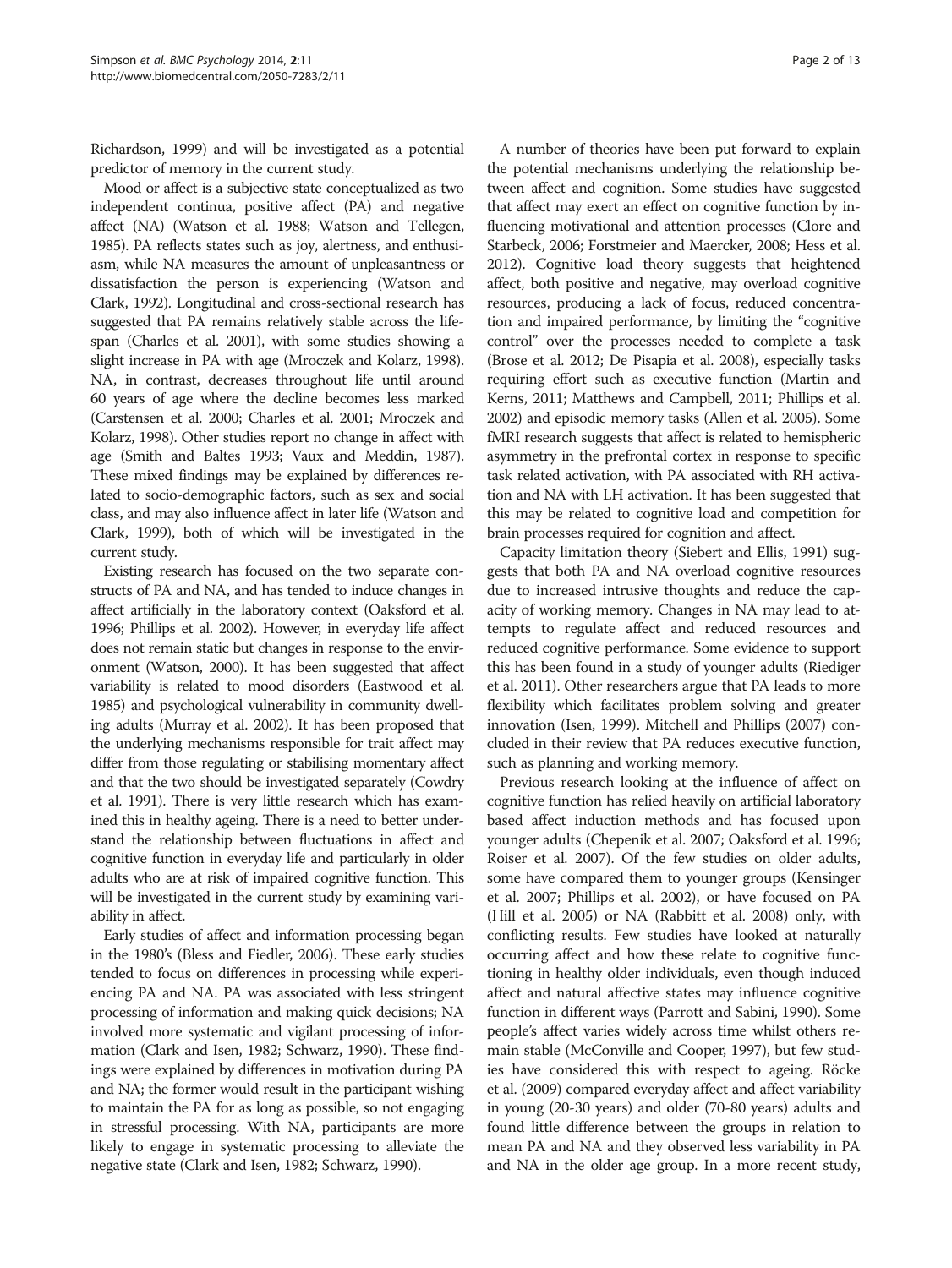comparing affect variability in young and old participants, similar results were reported but it was suggested that more research is needed to fully understand age-related differences in affect variability (Brose et al. [2013](#page-10-0)).

Whereas PA has a well-established circadian rhythm and tends to vary constantly in response to the environment, NA tends to be more stable unless faced with a stressor or major life event (Watson, [2000\)](#page-12-0). Some recent studies looking at natural affect in younger adults reported that increases in NA (assessed retrospectively) produced a detrimental effect on working memory and attention (Aoki et al. [2011;](#page-10-0) Brose et al. [2012\)](#page-10-0). The detrimental effect of NA may occur during information processing in working memory (Li et al. [2010](#page-11-0)). The current study will examine fluctuation in everyday affect and whether this is related to cognitive performance in older people.

In the current study, mood was assessed by repeated measures over four consecutive days at designated times throughout the day. Commonly, mean levels of PA and NA are computed from each person's repeated affect assessments. These measures reflect an individual's levels of trait PA and NA. To assess the extent to which affect fluctuates, the standard deviation is computed for each person's PA and NA scores from repeated assessments. The standard deviation provides a measure of affect variability (Murray et al. [2002](#page-11-0)), which has distinct characteristics of a trait, largely independent of affect levels (McConville and Cooper, [1999;](#page-11-0) Murray et al. [2002](#page-11-0)) and is an important individual difference construct in the study of affect.

A better understanding of emotional regulation in older adults is required and particularly the shift to higher PA, reported in some studies of older individuals (Depp et al. [2010;](#page-10-0) Mather and Carstensen, [2005](#page-11-0)). A better understanding of the interaction between socio-demographic variables and affect and how these relate to cognitive function in later life is also required. Thus the aim of the current study was to determine if state, trait and affect variability measures of everyday affect predict cognitive function in healthy older adults aged 55+ years, after controlling for socio-demographic (age, sex and social class) variables, which may mediate any relationship between cognition and affect (Santos et al. [2013\)](#page-12-0).

### Method

This study was conducted in accordance with the declaration of Helsinki and was approved by the ethics committees within each centre: the University of Ulster's Research Ethics committee, UK; Advisory Committee on the Protection of Persons in Biomedical Research Clermont Ferrand, France; Ethics committee of the Centre Hospitalier Universitaire de Grenoble, France and Ethical Committee of the Italian National Research Centre on Aging (I.N.R.C.A.), Rome.

### **Participants**

Volunteers were recruited through community groups and organisations serving older adults as part of the Zenith Study. Centres in Rome, Italy and Grenoble, France recruited adults aged 70-87 years and Northern Ireland, UK and Clermont-Ferrand, France recruited adults aged 55-70 years. Exclusion criteria were adapted from the SENIEUR protocol (Ligthart et al. [1984\)](#page-11-0) for demographic suitability. Effort was made to recruit equal numbers of males and females. All volunteers were required to give full, informed written consent prior to taking part in the research.

At screening, a medical examination was given which included liver and kidney function tests, full blood and lipid profiles, blood pressure, heart rate, anthropometric measurements, assessment of dietary habits, consumption of tobacco (with an inclusion criterion of <10 cigarettes per day) and alcohol (which had to be within the recommended amount of less than 30 g and 20 g of alcohol per day, respectively, for males and females) (Polito et al. [2005](#page-11-0)). Volunteers were screened for depression by means of the 15-item Geriatric Depression Scale (Yesavage et al. [1983](#page-12-0)) and were excluded if they scored 5 or more. The Mini Mental State Examination (Folstein et al. [1975](#page-10-0)) was used to screen for dementia, and participants were excluded if they scored less than 24. Socio-demographic information was obtained using a self-report questionnaire derived from the EPIC study and described elsewhere (Simpson et al. [2005\)](#page-12-0).

### Cognitive measures

Cognitive function was assessed using the Cambridge Automated Neuropsychological Test Battery (CANTAB; Morris et al. [1986](#page-11-0)). CANTAB has proven brain-tobehaviour reliability (Luciano and Nelson, [2002](#page-11-0); Robbins et al. [1997\)](#page-11-0) and test-retest reliability (Louis et al. [1999](#page-11-0)). Evidence of construct validity was obtained from studies of neurological patients with disorders that affect specific areas of the brain (Owen et al. [1996;](#page-11-0) Owen et al. [1996](#page-11-0)), patients with psychiatric disorders (Elliott and Sahakian, [1995](#page-10-0)) and neuroimaging studies (Coull et al. [1996](#page-10-0)). CANTAB has been deemed suitable for use with older adults (Robbins et al. [1994\)](#page-11-0).

A detailed account of the cognitive tests used in this research can be found in Maylor et al. ([2006\)](#page-11-0). The tests used in the current study are sensitive to changes in cognition with age and neurodegeneration. Pattern recognition memory (PRM) is a two alternative forced-choice test of visual recognition memory which required participants to memorise and recall abstract patterns. The dependent variable was mean latency in milliseconds (ms) which reflects the mean length of time taken to select the correct pattern. This test activates the temporal lobe, hippocampus and amygdala regions of the brain (Robbins et al. [1997\)](#page-11-0). A test of Spatial Working Memory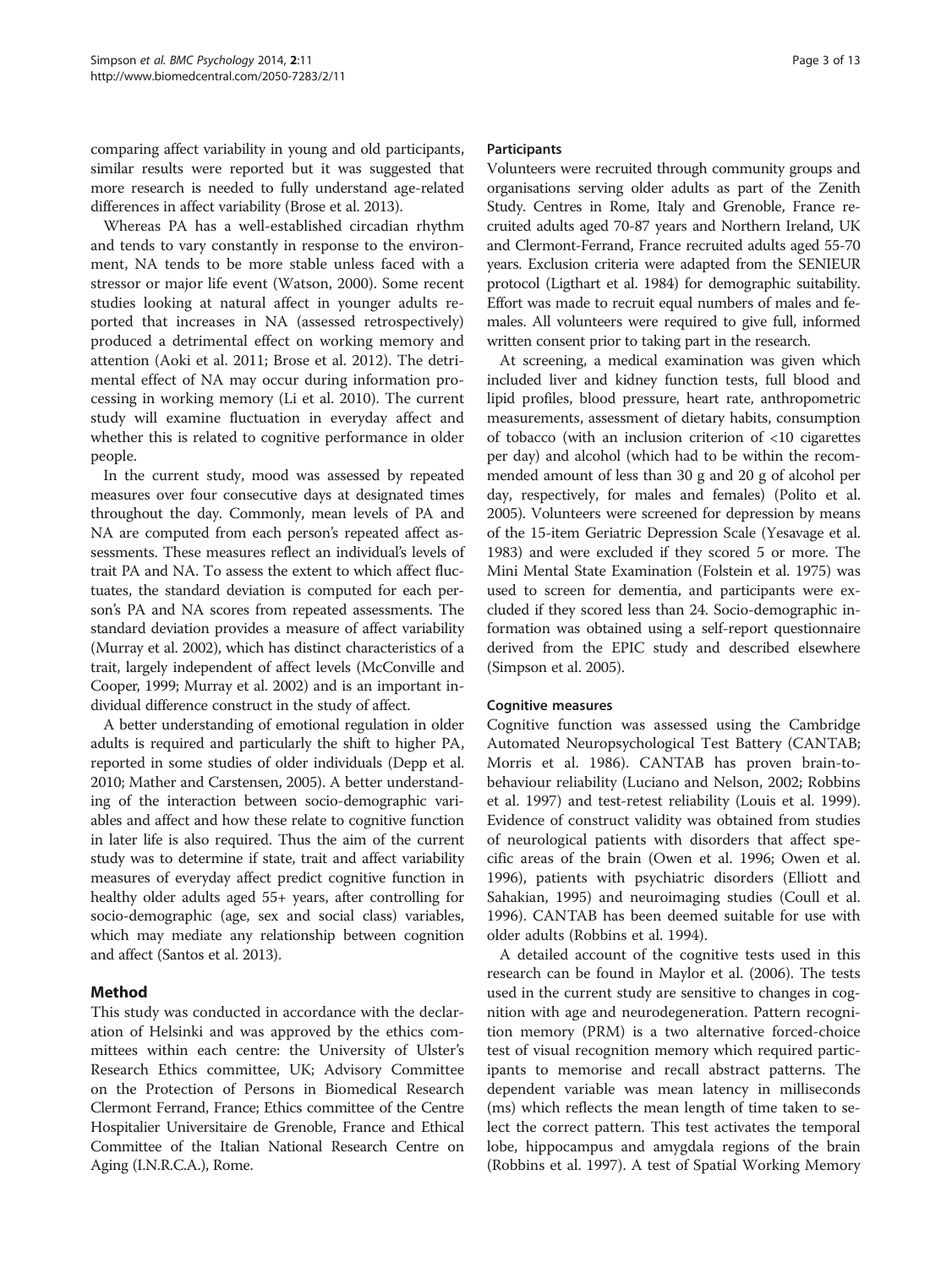(SWM) required participants to search through a number of boxes, presented on the screen, to locate blue tokens, which were then used to fill up a column on the right hand side of the screen. Only one token was hidden at a time and once a token was found no further tokens were hidden in that box for the duration of the trial. The trials increased in difficulty. The outcome measure was the total number of search errors made over all of the trials. This test activates the temporal and frontal lobe regions of the brain (Robbins et al. [1997\)](#page-11-0). A 5-choice reaction time task (5CRT) assessed the participant's speed of responding to a visual stimulus that appeared on the screen. The dependent measure (correct trials only) was the mean latency (time taken) in milliseconds from the appearance of the stimulus to the release of the press-pad (i.e., reaction time). Match to sample visual search (MTS) is a pattern matching task assessing sustained attention, for which the dependent variable was mean correct latency (in milliseconds). The latter two tests are measures of attention and activate the fronto-striatal circuitry (Robbins et al. [1997](#page-11-0)). All of these tests activate areas of the brain sensitive to ageing and also areas thought to be involved in the interaction between affect and cognitive function (e.g. see Forgas, [2008](#page-10-0); Mitchell and Phillips, [2007](#page-11-0)).

### Affect measures

The Positive and Negative Affect Schedule (PANAS) (Watson et al. [1988](#page-12-0)) is a 20-item scale with 10 items assessing PA (happy, alert) and 10 items measuring NA (nervous, irritable). These are considered higher level affective states and account for most of the important variance from many discrete affects (Cooper and McConville, [1989\)](#page-10-0). Momentary affect was measured four times a day for four consecutive days: upon rising; at 14.30; after dinner (17.00-18.00) and at 22.30. Participants were asked to complete the questionnaire based on how they felt at that particular moment when giving their answers. Responses were recorded on a five-point Likert scale ranging from "not at all" = 1, to "extremely" = 5. A score for each scale was obtained by summing item scores. The scales have high internal consistency, with Cronbach's alpha ranging from .84 to .90 for the PA scale and .84 to .87 for the NA scale (Watson and Walker, [1996](#page-12-0)). The scales have convergent, construct and discriminant validity and have been previously employed in studies of older adults (Segal, Bogaards, Becker, and Chatman, [1999](#page-12-0); Watson et al. [1988\)](#page-12-0).

Trait affect was assessed by 16 momentary scores for PA and 16 momentary scores for NA. The dependent trait measures of affect were based on overall intraindividual means and SDs for PA and NA for the four days; this method has been used successfully in other studies (Duffy et al. [2006;](#page-10-0) McConville and Cooper, [1997](#page-11-0);

Williams et al. [2006](#page-12-0)). Each person's mean provides a summary of their affective states over the four days, while the SD gives an indication of the extent to which their PA and NA scores fluctuated over the four days. State affect was assessed by a single PANAS scale completed prior to the CANTAB tests.

### Procedure

Each centre adopted the same protocol for gathering mood data and conducting the cognitive tests as follows. Following successful screening and ten days prior to assessment at the research centre, participants received an information pack that included full written instructions as to how to record their affect. Each pack contained an A5 size PANAS booklet, with 16 PANAS questionnaires, 4 to be completed per day for 4 days, which were labelled day 1 to day 4, with the designated times for completion written on them. Diaries were supplied to record any difficulties encountered with the protocol. On the second day of recording affect, participants were contacted by phone and any problems were addressed. Participants returned their completed PANAS scales to the research centre at the end of the four days, which corresponded with their next research appointment.

During this visit, participants attended the centre early in the morning and were given breakfast (cereal, fruit juice, toast, and decaffeinated tea or coffee). Following breakfast, they completed one single PANAS and then undertook the cognitive tests, presented in the following order: a motor screening test, pattern recognition memory, spatial span (results not presented), spatial working memory, simple reaction time (results not presented), 5-choice reaction time, and match to sample (visual search). Participants were seated approximately 0.5 m from the screen. All instructions for tests were given verbatim from the CANTAB manual by a trained researcher. Completion of testing took 35-40 minutes, after which participants were thanked for taking part in the study.

### Data analyses

A series of 2 (age group: 55-70 yrs vs. 70-87 yrs) \* 2 (sex) and 2 (age group: 55-70 yrs vs. 70-87 yrs) \* 3 (social class: professional, skilled and unskilled) ANOVAs were conducted to establish age, sex and social class differences and interaction effects for measures of state, trait affect, affect variability and cognition. Pearson bivariate correlations were carried out to look at the initial relationships between measures of cognitive function and measures of state and trait PA, NA and variability. In order to determine what predicted cognitive function, a series of hierarchical regression analyses were carried out. Separate analyses were carried out for PA and NA (state, trait and variability measures), one for each of the cognitive measures (PRM, SWM, 5CRTand MTS). Dummy variables were created for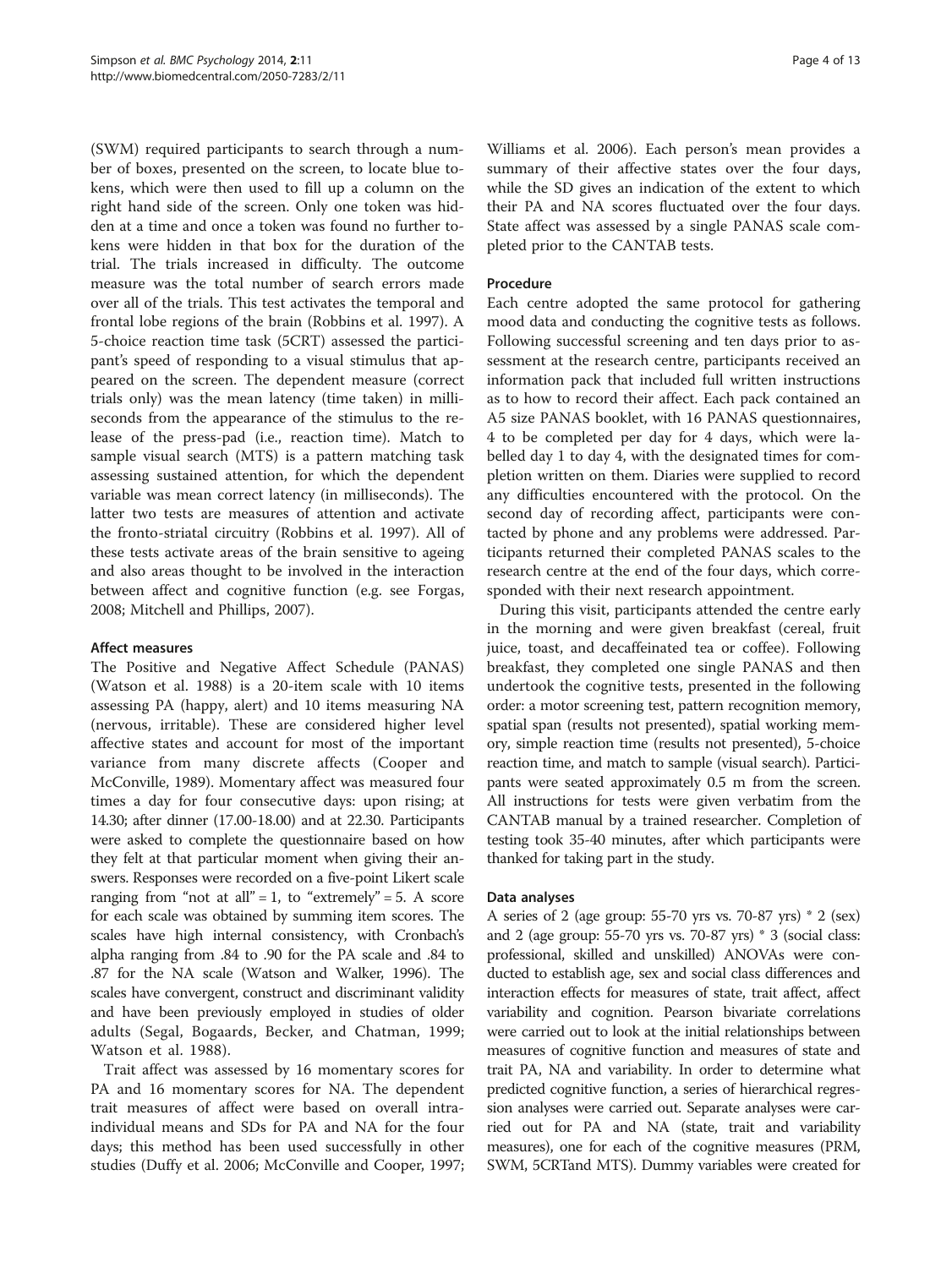category variables sex and social class. The first step in the regression analyses involved entering socio-demographic information of age in years, sex and social class, followed by state affect (either PA or NA) in step two, and lastly, in step three, trait measures of PA and NA and their variability were entered. It should be noted that each step, after step one, included the variable(s) from the previous step(s).

Prior to data analyses, the data were checked for normality by first examining statistics for skewness and kurtosis. Generally, the closer to 0 both of these statistics are the more likely the sample scores are normally distributed. There are rules of thumb however which indicate that skewness of a range of +2 to -2 does not require data transformation (Kline, [2010](#page-11-0); Tabachnick and Fiddell, [2007\)](#page-12-0) and for kurtosis anything over 10 should be transformed (Kline, [2010](#page-11-0)). Based on this guide, and examination of normal distribution graphs (Tabacknick and Fiddell, [2007](#page-12-0)), it was decided to transform PRM scores (high skew and high kurtosis) and trait NA means (high skew), together with the remaining NA measures, using a logarithmic (base 10) transformation. In the case of NA variability, a number of zero scores were recorded for this variable and in order to conduct the transformation a constant was added to all scores (in this case 1) prior to transformation. Note that the results were not qualitatively affected by these transformations.

Checks on multicollinearity were performed for all hierarchical regression analyses using the variance inflation factor (VIF) statistic by which acceptable values must not exceed 10 (Tabachnick and Fiddell, [2007](#page-12-0)). In the current analyses, all VIF values were within the recommended range. This was supported by the Pearson's bivariate correlation matrix for affect and cognitive function, which indicated that the majority of correlations were relatively small. With the exception of trait NA mean and  $SD$  ( $r = .74$ ), and state and trait PA  $(r = .72)$ , VIF was low for all predictors. For this reason state and trait PA and NA measures entered separately. Outliers and their influence (as assessed by leverage, Cook's Distance), normality, linearity, homoscedasticity and independence of residuals were checked by reviewing probability plots and scatterplots of the regression standardized residuals and were deemed acceptable.

The software program G\*Power 3 (Faul et al. [2007](#page-10-0)) was used to conduct a power analysis. This indicated that with seven predictors in the final step, an alpha of .01, and a small to medium effect size  $f^2 = .087$  (corresponding to an  $\mathbb{R}^2 = .08$ ), a sample size of 259 would result in a power value greater than .95. In our study the sample size was greater than this.

### Results

### Socio-demographic information

Approximately 10-15% of those initially approached contacted the research group and volunteered to take part in the study. All of the participants were apparently healthy community dwelling adults aged 55-87 years  $(N = 387)$ . Socio-demographic information for the sample is given in Table 1. Almost equal numbers of males and females were recruited within each age group ( $X^2 = 0.29$ ,  $df = 3$ ,  $p = 0.962$ ). The groups were comparable with regards to occupational categories with the exception of the older group who had a slightly lower percentage of professional occupations ( $X^2 = 24.04$ ,  $df = 6$ ,  $p = 0.001$ ).

### Sex, age group and social class differences in state and trait affect measures and cognitive function

A number of sex and age differences emerged for affect and cognition (see Table [2](#page-5-0)). Females reported slightly lower levels of trait PA and marginally higher trait NA than males and showed greater variability in these measures over time. Older adults (70-87 yrs) showed lower levels of state and trait PA and less variability in PA than the younger group (55-70 yrs); trait NA was slightly higher in the older age group.

For cognition, females had higher errors on SWM and had longer reaction times compared to males. Age group differences emerged for PRM, 5CRT and MTS, with older adults (70-87 yrs group) performing less well on all measures, taking longer to select the correct pattern (PRM), and with slower reaction times (5CRT) and slower information processing in MTS (see Table [2](#page-5-0)).

There were social class differences for SWM and MTS (see Table [3\)](#page-5-0). From post hoc tests, the main differences on these aspects of memory were between Professional and unskilled categories ( $p = 0.046$  and  $p < 0.001$ ) respectively, with the professional category making fewer errors on SWM and having faster information processing times on MTS.

There were no interaction effects for either sex \* age (Table [2\)](#page-5-0) or age \* social class (Table [3\)](#page-5-0).

### Correlations between affect and cognition

Table [4](#page-6-0) summarizes the Pearson bivariate correlations between cognition and state and trait affect and affect

| Table 1 Socio-demographic variables of age, sex and |  |
|-----------------------------------------------------|--|
| social class for each age group                     |  |

|                        |           | Age groups |
|------------------------|-----------|------------|
| Variable               | 55-70 yrs | 70-87 yrs  |
| N                      | 188       | 199        |
| Mean (SD) age in years | 61.8(4.4) | 74.3 (3.7) |
| Sex (%)                |           |            |
| Male                   | 49.5      | 51.8       |
| Female                 | 50.5      | 48.2       |
| Social class (%)       |           |            |
| Professional           | 43.2      | 33.2       |
| <b>Skilled</b>         | 48.1      | 55.8       |
| Semi-unskilled         | 8.7       | 11.1       |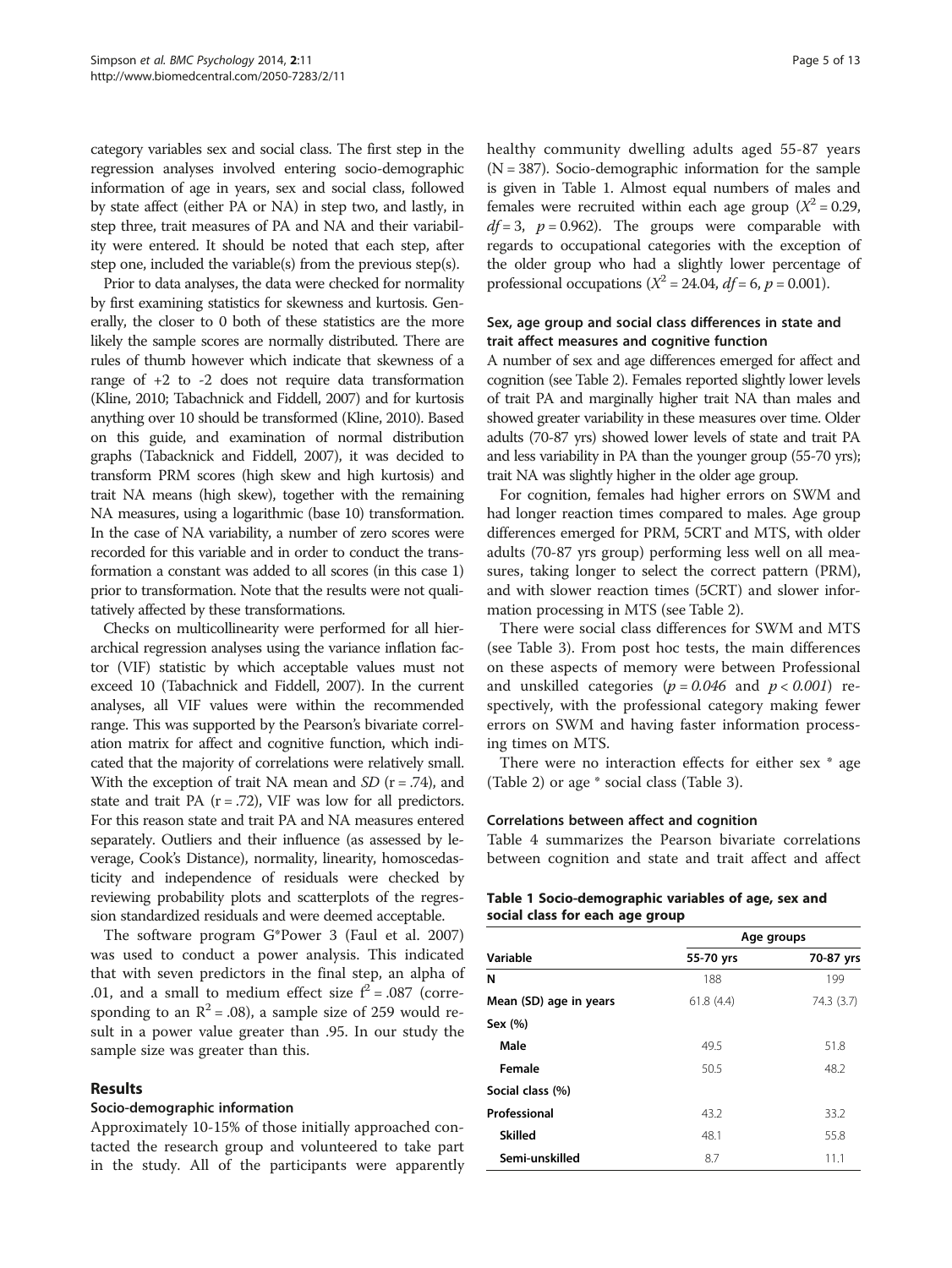| Variable                                  | 55-70 yrs        |                 |                  |                                          | 70-87 yrs        |                  |                      |                    |                           |
|-------------------------------------------|------------------|-----------------|------------------|------------------------------------------|------------------|------------------|----------------------|--------------------|---------------------------|
|                                           | <b>Males</b>     | <b>Females</b>  | Group<br>mean    | <b>Males</b>                             | <b>Females</b>   | Group<br>mean    | Sex<br>differences   | Age<br>differences | Sex * Age<br>interactions |
|                                           |                  |                 |                  | State mood                               |                  |                  |                      |                    |                           |
| <b>State PA</b>                           | 34.10 (5.9)      | 32.85 (6.0)     | 33.48 (5.9)      | 28.22 (9.2)                              | 27.35(9.5)       | 27.81 (9.3)      | $p = 0.201$          | p < 0.001          | $p = 0.821$               |
| <b>State NA</b>                           | 13.72 (4.3)      | 14.38(5.7)      | 14.05(5.0)       | 13.78 (5.5)                              | 13.96 (5.6)      | 13.87 (5.6)      | $p = 0.454$          | $p = 0.753$        | $p = 0.669$               |
|                                           |                  |                 |                  | Trait mood and mood variability measures |                  |                  |                      |                    |                           |
| <b>Trait PA</b>                           | 28.63 (5.4)      | 26.39(5.2)      | 27.52 (5.4)      | 22.85 (7.8)                              | 22.14(7.4)       | 22.52 (7.6)      | $p = 0.034$          | p < 0.001          | $p = 0.267$               |
| <b>Trait PA variability</b>               | 4.94(2.1)        | 5.68(2.1)       | 5.31(2.1)        | 3.60(1.8)                                | 4.49(2.3)        | 4.02(2.1)        | p < 0.001            | p < 0.001          | $p = 0.726$               |
| <b>Trait NA</b>                           | 11.51(2.1)       | 11.71(2.4)      | 11.61(2.2)       | 12.06 (3.2)                              | 12.94(3.7)       | 12.47 (3.4)      | $p = 0.08$           | $p = 0.004$        | $p = 0.272$               |
| Trait NA variability                      | 1.37(1.3)        | 1.67(1.4)       | 1.52(1.3)        | 1.45(1.3)                                | 2.04(1.7)        | 1.7(1.5)         | $p = 0.003$          | $p = 0.132$        | $p = 0.320$               |
|                                           |                  |                 |                  | <b>Cognitive function</b>                |                  |                  |                      |                    |                           |
| <b>Pattern recognition</b><br>memory (ms) | 2370.05 (560.3)  | 2522.03 (813.5) | 2445.62 (700.0)  | 3109.47 (1701.9)                         | 2947.80 (958.2)  | 3032.98 (1398.9) | $p = 0.967$          | p < 0.001          | $p = 0.179$               |
| Spatial working<br>memory (total errors)  | 30.83 (18.9)     | 42.18 (19.7)    | 36.47 (20.0)     | 32.15 (21.0)                             | 36.74 (23.5)     | 34.32 (22.2)     | p < 0.001            | $p = 0.346$        | $p = 0.123$               |
| 5-Choice reaction<br>time (ms)            | 377.86 (55.3)    | 388.81 (61.8)   | 383.30 (58.7)    | 423.66 (101.2)                           | 466.86 (87.6)    | 444.10 (97.2)    | $p = 0.001$          | p < 0.001          | $p = 0.053$               |
| Match to sample<br>visual search (ms)     | 3095.51 (1010.9) | 2892.37 (987.8) | 2994.51 (1001.8) | 4005.36 (1340.5)                         | 4026.68 (1565.6) | 4015.45 (1447.4) | $\mathbf{p} = 0.488$ | p < 0.001          | $p = 0.392$               |
| -- - <b>-</b>                             | .                |                 |                  |                                          |                  |                  |                      |                    |                           |

<span id="page-5-0"></span>Table 2 Means (and SDs) for the state and trait measures of everyday mood and cognitive variables, also showing sex and age differences and sex\*age interactions

Significant effects are given in bold.

variability. It is worth noting that a number of small but highly significant correlations emerged. Higher state PA and trait PA were associated with fewer errors on SWM, faster reaction times and faster MTS. Higher PA variability was associated with faster reaction times and faster MTS. Higher state and trait NA were associated with poorer PRM, and higher state NA was associated with fewer errors on the SWM task.

# Socio-demographic variables, state PA, trait PA and trait PA variability as predictors of cognitive function

As shown in Table [5,](#page-6-0) the socio-demographic variables (age, sex and social class) accounted for around 10% of the variance in PRM, but there was virtually no change in the  $R^2$  with the addition of state PA or trait PA and PA variability, which were not significant in the final

| Table 3 Means (and SDs) for the state and trait measures of everyday mood and cognitive variables for social class, |  |  |  |
|---------------------------------------------------------------------------------------------------------------------|--|--|--|
| also showing age*social class interactions                                                                          |  |  |  |

| Variable                                  | 55-70 yrs       |                 |                  |                                          | 70-87 yrs        |                  |                             |                                  |  |
|-------------------------------------------|-----------------|-----------------|------------------|------------------------------------------|------------------|------------------|-----------------------------|----------------------------------|--|
|                                           | Professional    | <b>Skilled</b>  | <b>Unskilled</b> | Professional                             | <b>Skilled</b>   | <b>Unskilled</b> | Social class<br>differences | Age*Social class<br>interactions |  |
|                                           |                 |                 |                  | State mood                               |                  |                  |                             |                                  |  |
| <b>State PA</b>                           | 33.29 (5.6)     | 33.65 (6.3)     | 34.92 (6.1)      | 29.35 (9.2)                              | 27.37 (9.6)      | 25.38 (7.4)      | $p = 0.590$                 | $p = 0.142$                      |  |
| <b>State NA</b>                           | 13.40(4.5)      | 14.65 (5.4)     | 15.21(5.5)       | 13.58 (5.5)                              | 13.94 (5.7)      | 14.38(5.1)       | $p = 0.285$                 | $p = 0.740$                      |  |
|                                           |                 |                 |                  | Trait mood and mood variability measures |                  |                  |                             |                                  |  |
| <b>Trait PA</b>                           | 27.53 (4.8)     | 27.34 (6.0)     | 28.74 (5.6)      | 23.48 (8.0)                              | 21.69(7.5)       | 23.75(6.3)       | $p = 0.235$                 | $p = 0.571$                      |  |
| <b>Trait PA variability</b>               | 5.30(2.2)       | 5.44(2.0)       | 4.83(1.8)        | 4.13(2.1)                                | 3.91(2.0)        | 4.21(2.4)        | $p = 0.894$                 | $p = 0.474$                      |  |
| <b>Trait NA</b>                           | 11.65(2.3)      | 11.59(2.3)      | 11.84 (2.2)      | 12.16(3.7)                               | 12.50 (3.4)      | 13.28 (3.0)      | $p = 0.521$                 | $p = 0.677$                      |  |
| <b>Trait NA variability</b>               | 1.64(1.6)       | 1.44(1.1)       | 1.41(1.2)        | 1.63(1.6)                                | 1.65(1.3)        | 2.42(1.9)        | $p = 0.403$                 | $p = 0.194$                      |  |
|                                           |                 |                 |                  | <b>Cognitive function</b>                |                  |                  |                             |                                  |  |
| <b>Pattern recognition</b><br>memory (ms) | 2346.60 (572.9) | 2500.22 (791.7) | 2722.75 (734.7)  | 3043.21 (1269.4)                         | 2978.45 (1509.2) | 3270.22 (1223.3) | $p = 0.375$                 | $p = 0.688$                      |  |
| Spatial working<br>memory (total errors)  | 35.56 (18.4)    | 34.52 (21.1)    | 48.57 (17.5)     | 29.18 (20.9)                             | 36.63 (22.5)     | 38.19 (23.3)     | $p = 0.023$                 | $p = 0.102$                      |  |
| 5-Choice reaction<br>time (ms)            | 378.62 (53.4)   | 384.58 (62.9)   | 404.63 (61.9)    | 439.90 (117.9)                           | 446.03 (91.1)    | 447.04 (50.7)    | $p = 0.544$                 | $p = 0.813$                      |  |
| Match to sample visual<br>search (ms)     | 3044.68 (972.9) | 2882.20 (949.2) | 3592.38 (1376.8) | 3999.73 (1368.7)                         | 3837.19 (1289.9) | 4936,15 (2031.2) | $p = 0.001$                 | $p = 0.684$                      |  |
| $\sim$ $\sim$ $\sim$ $\sim$ $\sim$ $\sim$ | .               |                 |                  |                                          |                  |                  |                             |                                  |  |

Significant effects are given in bold.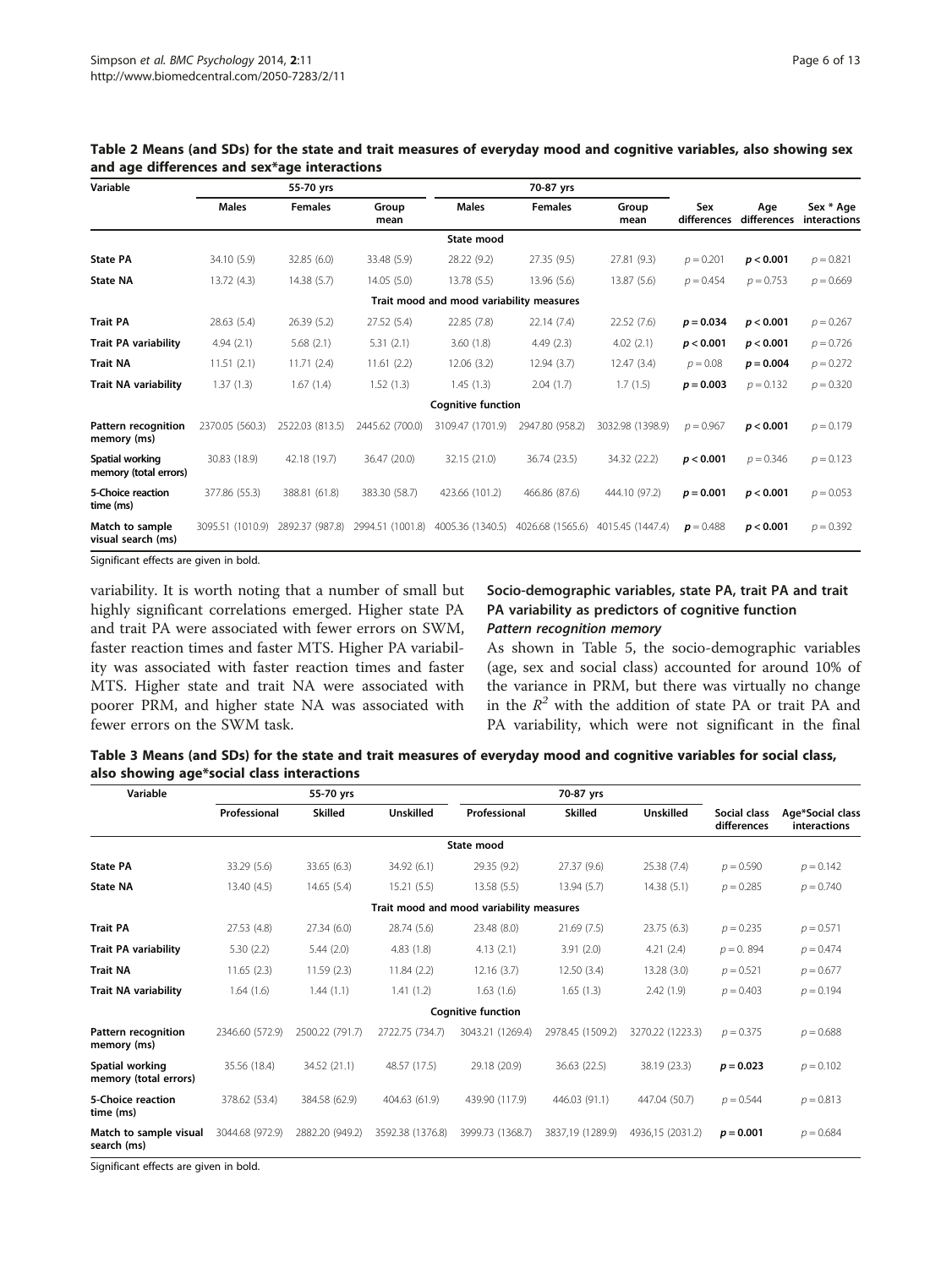| <b>Cognitive measures</b>                     |          |          |          | State PA State NA Trait PA mean Trait PA variability (SD) Trait NA mean Trait NA variability (SD) |          |          |
|-----------------------------------------------|----------|----------|----------|---------------------------------------------------------------------------------------------------|----------|----------|
| Pattern recognition memory (ms)               | $-073$   | $.102*$  | $-0.085$ | $-0.53$                                                                                           | $.158**$ | .100     |
| Spatial working memory (total errors) -.192** |          | $-136**$ | $-144**$ | $-0.090$                                                                                          | $-063$   | $-0.031$ |
| 5-Choice reaction time (ms)                   | $-198**$ | $-089$   | $-215**$ | $-154**$                                                                                          | .070     | .055     |
| Match to sample visual search (ms)            | $-176**$ | $-0.026$ | $-188**$ | $-217**$                                                                                          | .030     | $-.007$  |

<span id="page-6-0"></span>Table 4 Pearson's bivariate correlations between state and trait measures of mood and cognitive function

Note. Significant correlations are given in bold, and significance levels are denoted by  $*_p$  < 0.01 and  $*_p$  < 0.05. Better cognitive performance is indicated by lower scores for the memory measures.

model. In terms of their unique contribution to the variance in PRM (i.e., variance accounted for after controlling all other predictors in the final model), the only significant predictor was age (squared semi partial correlation,  $spc^2 = 0.070$  indicating that the speed of PRM is slower with increasing age ( $\beta$  = .289, *p* < 0.001).

In step one of the model, the socio-demographic variables accounted for 4% of the variance in SWM (total errors), there was a change in  $R^2$  with the addition of state PA in step two of the model, and no change with the addition of trait PA and PA variability in step three (see Table 5). In terms of their unique contribution to variability in SWM (total errors), the only predictor of SWM was sex ( $spc^2 = 0.025$ ), indicating that males made fewer errors than females (β = -.168,  $p = 0.003$ ) on this test.

In step one of the model, socio-demographic variables accounted for 15% of the variance in 5CRT, with virtually no change in  $\mathbb{R}^2$  with the addition of state PA and trait PA and PA variability measures in steps two and three, which were not significant in the final model (see Table 5). In terms of their unique contribution to variability in 5CRT, the only predictors were age  $(spc<sup>2</sup> =$ 0.085) and sex ( $spc^2 = 0.031$ ), suggesting that age has a slowing effect on reaction times ( $\beta$  = .309,  $p$  < 0.001) and males were faster on this test compared to females ( $\beta$  = -.178,  $p = 0.001$ ).

As shown in Table 5, in step one of the model, sociodemographic variables accounted for 15% of the variance in MTS scores. There was virtually no change in the  $R^2$ with the addition of state PA, but there was an increase in step 3 of the model with the addition of trait PA and

Table 5 Summary of hierarchical regression analyses for each of four cognitive measures as dependent variables, and socio-demographics, state and trait positive mood as predictor variables

| Measure | Step                                  | <b>Predictor variables</b>               | $R^2$ | $\Delta R^2$ | F                   | p      |
|---------|---------------------------------------|------------------------------------------|-------|--------------|---------------------|--------|
|         | Pattern recognition memory (ms)       |                                          |       |              |                     |        |
|         |                                       | Socio-demographics                       | .099  | .099         | $F(4, 359) = 9.81$  | < .001 |
|         | 2                                     | State positive mood                      | .099  | .000         | $F(1, 358) = 0.16$  | .686   |
|         | 3                                     | Trait positive Mood mean and variability | .102  | .003         | $F(2, 356) = 0.51$  | .597   |
|         | Spatial working memory - total errors |                                          |       |              |                     |        |
|         |                                       | Socio-demographics                       | .041  | .041         | $F(4, 359) = 3.81$  | .005   |
|         | $\overline{2}$                        | State positive mood                      | .071  | .030         | $F(1, 358) = 11.69$ | .001   |
|         | 3                                     | Trait positive Mood mean and variability | .075  | .004         | $F(2, 356) = 0.69$  | .498   |
|         | 5-Choice Reaction Time (ms)           |                                          |       |              |                     |        |
|         |                                       | Socio-demographics                       | .155  | .155         | $F(4, 359) = 16.45$ | < .001 |
|         | 2                                     | State positive mood                      | .161  | .006         | $F(1, 358) = 2.36$  | .125   |
|         | 3                                     | Trait positive Mood mean and variability | .166  | .006         | $F(2, 356) = 1.19$  | .307   |
|         | Match to sample visual search (ms)    |                                          |       |              |                     |        |
|         |                                       | Socio-demographics                       | .158  | .158         | $F(4, 359) = 16.87$ | < .001 |
|         | 2                                     | State positive mood                      | .162  | .004         | $F(1, 358) = 1.52$  | .218   |
|         | 3                                     | Trait positive Mood mean and variability | .178  | .016         | $F(2, 356) = 3.47$  | .032   |

Note. Significant increases in  $R^2$  indicated in bold. The first step in the regression analysis involved entering socio-demographic information of age in years, sex<br>and social class followed by state positive mood in st and social class, followed by state positive mood in step two, and lastly, in step three trait measures of positive mood and its variability were entered. It should be noted that each step, after step one, included the variable(s) from the previous step(s).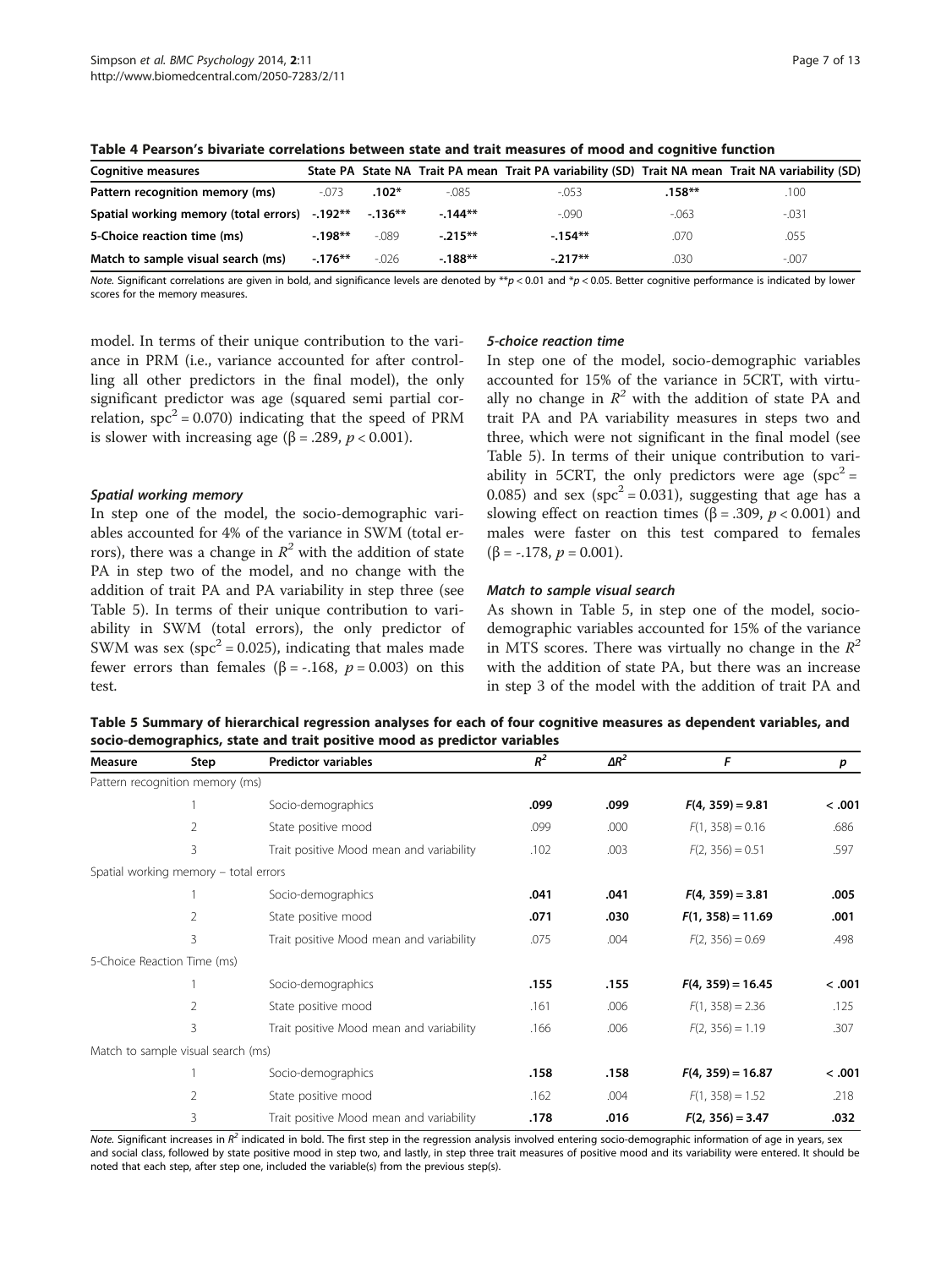PA variability. In terms of their unique contribution to MTS mean correct latencies, the predictors of age (spc<sup>2</sup> = 0.066), professional occupation (spc<sup>2</sup> = 0.036), skilled occupation  $(spc<sup>2</sup> = 0.049)$ , and trait PA variability  $(spc<sup>2</sup> = 0.012)$  were significant. In summary, being older (β = .269,  $p < 0.001$ ) has a detrimental effect on speed of responding in this attention task. Those participants who were from professional occupations (β = -.319,  $p < 0.001$ ) or skilled workers (β = -.364,  $p < 0.001$ ), and those who had higher trait PA variability ( $\beta$  = -.118,  $p$  = 0.037) were faster on this task.

# Socio-demographic variables, state NA, trait NA and trait NA variability as predictors of cognitive function

As shown in Table 6, the socio-demographic variables (age, sex and social class) accounted for around 9% of the variance in PRM, but there was no change in the  $R^2$  with the addition of state NA in step two, nor with the addition of trait NA and trait NA variability in step three. In terms of their unique contribution to the variance in PRM, the only significant predictors were age ( $spc^2 = 0.071$ ) and having a professional occupation  $(spc2 = 0.010)$ , indicating that the speed of PRM was slower with increasing age ( $\beta$  = .229,  $p < 0.001$ ) and faster in those from professional occupations (β = -.178,  $p = 0.048$ ).

In step one of the model, the socio-demographic variables accounted for almost 4% of the variance in SWM

(total errors); there was a change in  $R^2$  with the addition of state NA but no change with the addition of trait NA and trait NA variability measures (see Table 6). In terms of their unique contribution to variability in SWM (total errors), the only predictors were sex ( $spc^2 = 0.019$ ), professional occupation ( $spc^2 = 0.010$ ) and state NA ( $spc^2 =$ 0.016) indicating that males made fewer errors than females ( $\beta$  = -.146,  $p$  = 0.007), as did those who were from the professional occupations ( $\beta$  = -.184,  $p$  = 0.046) and those with higher state NA ( $\beta$  = -.155,  $p$  = 0.013) on this test.

In step one of the model, socio-demographic variables accounted for 15% of the variance in 5CRT, with virtually no change in  $R^2$  with the addition of state NA, nor with the addition of trait NA and trait NA variability, which were not significant in the final model (see Table 6). In terms of their unique contribution to variability in 5CRT, the only predictors were age  $(spc<sup>2</sup> =$ 0.109) and sex (spc<sup>2</sup> = 0.027) suggesting that age has a slowing effect on reaction times ( $\beta$  = .338,  $p$  < 0.001) and males are faster on this measure compared to females ( $\beta$  = -.176,  $p = 0.001$ ).

As shown in Table 6, in step one of the model, sociodemographic variables accounted for 15% of the variance in MTS, with no change in  $\mathbb{R}^2$  with the addition of state

Table 6 Summary of hierarchical regression analyses for each of four cognitive measures as dependent variables, and socio-demographics, state and trait negative mood as predictor variables

| Measure                     | Step                                  | <b>Predictor variables</b>               | $R^2$ | $\Delta R^2$ | F                   | р      |
|-----------------------------|---------------------------------------|------------------------------------------|-------|--------------|---------------------|--------|
|                             | Pattern recognition memory (ms)       |                                          |       |              |                     |        |
|                             |                                       | Socio-demographics                       | .094  | .094         | $F(4, 367) = 9.53$  | < .001 |
|                             | $\overline{2}$                        | State negative mood                      | .095  | .001         | $F(1, 366) = 0.52$  | .471   |
|                             | 3                                     | Trait negative Mood mean and variability | .102  | .006         | $F(2, 364) = 1.31$  | .270   |
|                             | Spatial working memory - total errors |                                          |       |              |                     |        |
|                             |                                       | Socio-demographics                       | .039  | .039         | $F(4, 367) = 3.72$  | .006   |
|                             | $\overline{2}$                        | State negative mood                      | .059  | .021         | $F(1, 366) = 7.98$  | .005   |
|                             | $\overline{3}$                        | Trait negative Mood mean and variability | .060  | .001         | $F(2, 364) = 0.04$  | .832   |
| 5-Choice reaction time (ms) |                                       |                                          |       |              |                     |        |
|                             |                                       | Socio-demographics                       | .154  | .154         | $F(4, 367) = 16.67$ | < .001 |
|                             | $\overline{2}$                        | State negative mood                      | .160  | .006         | $F(1, 366) = 2.61$  | .107   |
|                             | 3                                     | Trait negative Mood mean and variability | .163  | .003         | $F(2, 364) = 0.82$  | .443   |
|                             | Match to sample visual search (ms)    |                                          |       |              |                     |        |
|                             |                                       | Socio-demographics                       | .153  | .153         | $F(4, 367) = 16.55$ | < .001 |
|                             | $\overline{2}$                        | State negative mood                      | .153  | .000         | $F(1, 366) = 0.08$  | .789   |
|                             | 3                                     | Trait negative Mood mean and variability | .155  | .002         | $F(2, 364) = 0.35$  | .708   |

Note. Significant increases in  $R<sup>2</sup>$  indicated in bold. The first step in the regression analysis involved entering socio-demographic information of age in years, sex and social class, followed by state negative affect in step two, and lastly, in step three trait measures of negative mood and its variability were entered. It should be noted that each step, after step one, included the variable(s) from the previous step(s).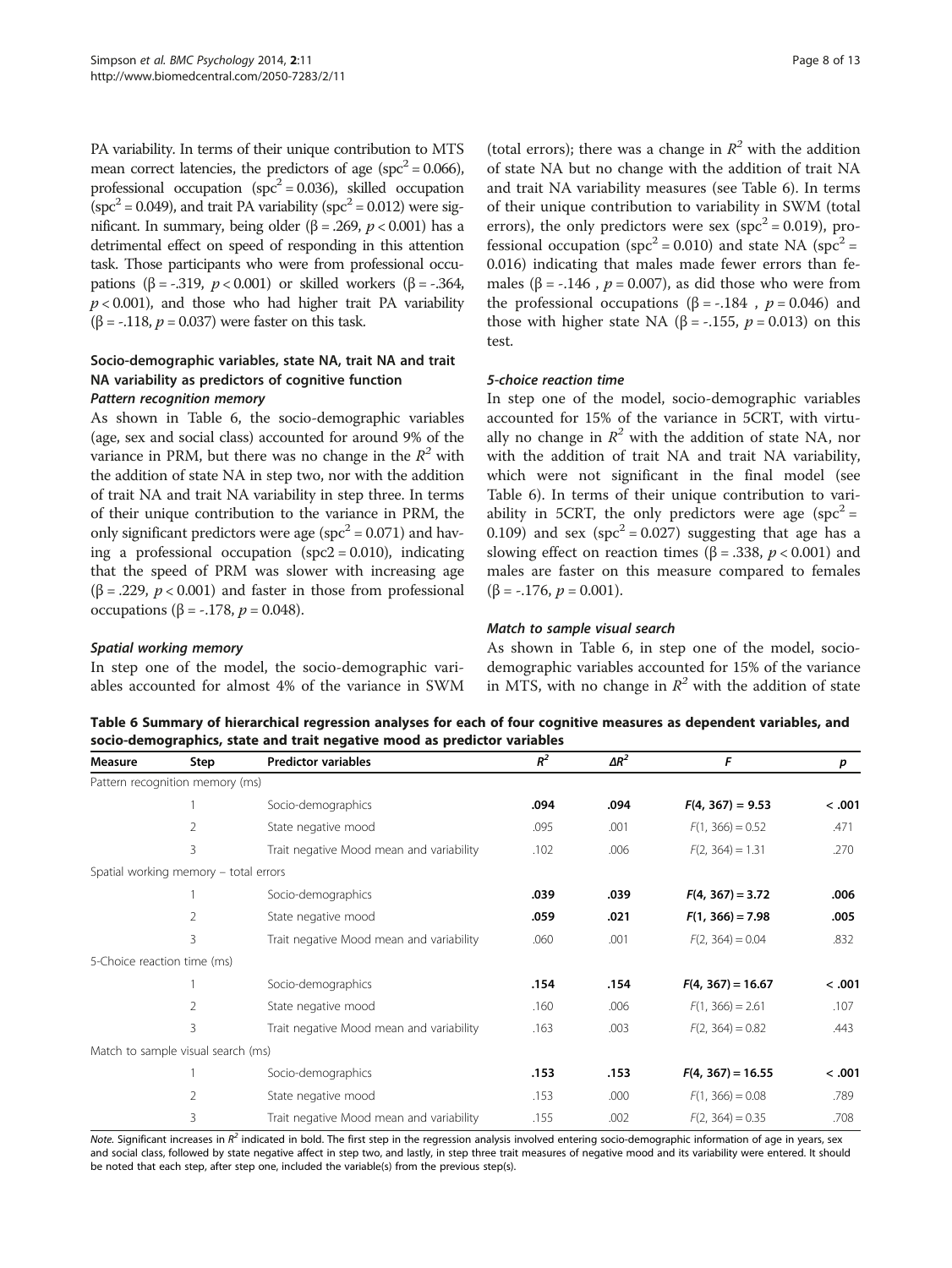NA, nor with the addition of trait NA and NA variability, which were not significant in the final model. In terms of their unique contribution to MTS mean correct latencies, the predictors of age ( $spc^2 = 0.109$ ), professional occupation ( $spc^2 = 0.029$ ), and skilled occupation  $(spc<sup>2</sup> = 0.040)$  were significant. In summary, being older ( $\beta$  = .328,  $p$  < 0.001) has a detrimental effect on speed of responding in this attention task. Professional (β = -.310,  $p < 0.001$ ) and skilled workers ( $\beta = -0.350$ ,  $p < 0.001$ ) have faster responses compared to unskilled workers on this task.

### **Discussion**

This study set out to determine if state and trait measures of everyday affect and its variability can predict cognitive function in healthy older adults after controlling for socio-demographic variables. Results suggested that state and trait measures of affect may have very small differential effects on cognition in older individuals. The results suggested that both state PA and NA predicted a small amount of the variance in SWM in step two of the regression models and that trait PA and its variability predicted a small amount of the variance in MTS in the final model. Bless and Fiedler ([2006](#page-10-0)) claim that different affect types may have an adaptive function in relation to information processing, utilising assimilation (a person imposes an internal structure on our external world) and accommodation (the internal structure is changed as a result of external constructs). This may account for the finding that both state PA and state NA were significant predictors of SWM in step two of the models. According to this theory, during heightened PA, pre-existing attitudes and knowledge dominate information processing. Higher levels of NA promote externally focused processing, attending to external situational information which drives processing (Bless and Fiedler, [2006](#page-10-0)). This can account for both types of affect being predictive of SWM, but utilising different processes to complete the memory task. It is worth noting that only state NA was predictive of SWM on examination of the contributions of the variables in the final models. The results indicated that trait PA variability was found to result in faster information processing in MTS, and state NA was related to fewer errors on SWM.

PA variability may be related to motivation and attention which are important to performance on cognitive tasks (Forstmeier and Maercker, [2008](#page-10-0); Hess et al. [2012](#page-11-0)), such as MTS. There may also be an underlying physiological link as elevations or changes in PA may lead to corresponding changes in arousal (Clore and Starbeck, [2006](#page-10-0)) that are associated with changes in neuromodulators in the frontal cortex, one of the areas of the brain activated during sustained attention tasks. The results support the findings of early mood induction studies

that suggested fluctuations in PA were associated with changes in arousal and attention (Ashby et al. [1999](#page-10-0)). Higher levels of PA may produce more flexibility in processing and organising information, and thus enhancing cognitive performance (Isen et al. [1987](#page-11-0)). The current findings suggest that PA did not suppress processing in this sample of older adults and is in keeping with early research that suggests it might facilitate the interaction between working memory and long-term memory (Isen et al. [1987](#page-11-0)). In older people, higher PA is associated with greater motivation and engagement with the environment which, in turn, promotes increased cognitive capacity (Forstmeier and Maercker, [2008](#page-10-0); Stine-Morrow et al. [2008\)](#page-12-0). The findings of the current study are in contrast to a previous study of young adults which reported that PA was associated with reduced visual attention (Rowe et al. [2007\)](#page-12-0). Recent research has implied that ageing is associated with a reduction in the intra-individual variability of PA and NA (Röcke et al. [2009](#page-11-0)). The current findings have suggested there may be small but important cognitive concomitants of this age-related change.

State NA was associated with fewer errors on SWM in the current study. Previous research suggests that NA may lead to a greater focus on the task, thereby enhancing performance (Bless and Fiedler, [2006](#page-10-0); Clark and Isen, [1982;](#page-10-0) Schwarz, [1990](#page-12-0)). This is in contrast to a recent study monitoring daily changes in affect and cognitive function in younger adults which reported that on days where NA was elevated, performance on working memory tasks was reduced (Aoki et al. [2011;](#page-10-0) Brose et al. [2012](#page-10-0)). This reduction was related to cognitive control and motivation to perform the tasks. Some studies report no effect of NA on measures of working memory (e.g., Oaksford et al. [1996\)](#page-11-0). NA in everyday life does not fluctuate to the same extent as PA, unless a stressful event occurs (Watson, [2000](#page-12-0)). The underlying biological processes of NA are thought to be different from those involved in PA (Davidson et al. [2004](#page-10-0)). Increased activation of the dopamine system, which may be related to changes in affect, may enhance processes in the prefrontal cortex (Mitchell and Phillips, [2007\)](#page-11-0), the area responsible for working memory. There is a suggestion that NA is specifically related to changes in serotonin levels in the brain (Mitchell and Phillips, [2007\)](#page-11-0). Drug induced increases in serotonin levels were found to have a detrimental effect on SWM (Luciano et al. [1998](#page-11-0)).

Research suggests that affect can influence cognitive performance in later life (Ashby et al. [1999](#page-10-0)), and that depression with age may increase the risk of cognitive decline and dementia (Santos et al. [2013](#page-12-0); Singh-Manoux et al. [2010\)](#page-12-0). Affective and cognitive processes share similar brain regions, identified by neuroimaging studies, such as the amygdala, orbito-frontal cortex, medial prefrontal cortex, fusiform gyrus and the inferior frontal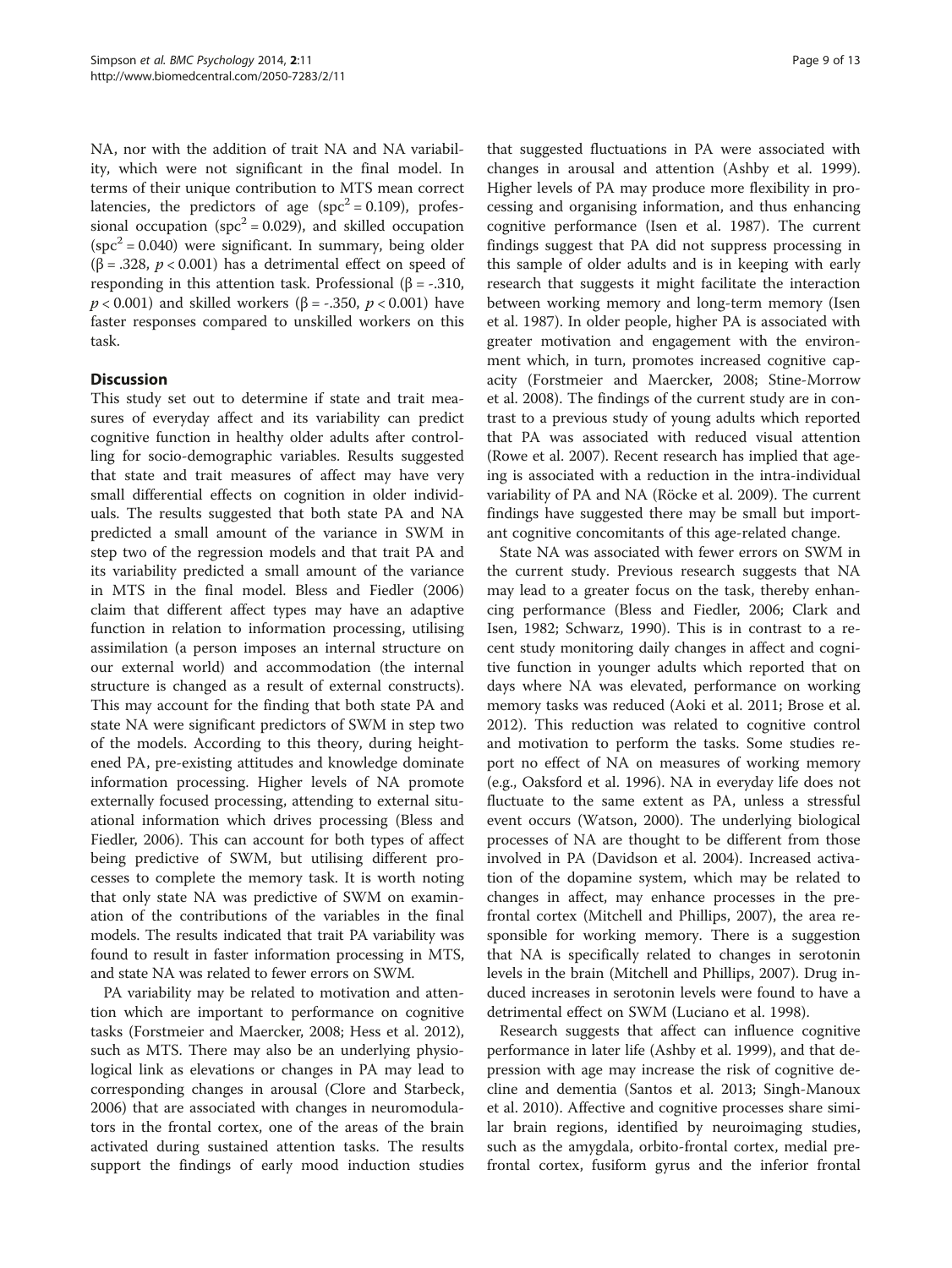gyrus (see Femenia et al. [2012](#page-10-0); Forgas, [2008](#page-10-0); Matsunaga et al. [2009;](#page-11-0) for reviews). Anatomical changes in the brain with age related to areas responsible for learning and memory may account for corresponding changes in affect and cognitive performance with age (Grady, [2000](#page-11-0); Grady and Craik, [2000;](#page-11-0) Robbins et al. [1998](#page-11-0); West, [1996](#page-12-0)).

The prefrontal cortex has been identified as important for the mediation of memory, cognition and emotions (Barbas, [2000;](#page-10-0) Mitchell and Phillips, [2007\)](#page-11-0). Different areas of the prefrontal cortex have been implicated in different memory tasks. The caudel lateral prefrontal cortex is related to visual and auditory processing; the intraparietal and posterior cingulate are associated with attention and visual focus. Working memory is associated with activation of the thalamic multiform and parvocellular sections of the mediodorsal nucleus. The cerebellum has also been linked to the regulation of cognition and emotion (see Stoodley and Schmahmann, [2010](#page-12-0), for a review).

The only consistent predictors of cognitive function in the current study were the socio-demographic variables of age, sex and social class which together accounted for 4-16% of the variance in the cognitive measures when entered initially into the first step of the regression analyses. There were a number of sex and age differences in relation to cognition and affect. In keeping with previous cross-sectional studies that note a decline in cognitive performance in adults over 70 years (Robbins et al. [1994](#page-11-0); Salthouse, [2010](#page-12-0)), older individuals (>70 yrs) in this study generally performed less well on cognitive tests in comparison to the younger group. Also in keeping with previous research (Meinz and Salthouse, [1998](#page-11-0); Robbins et al. [1994](#page-11-0); Robbins et al. [1998](#page-11-0)), males did better on working memory tasks and had faster reaction times than females, supporting previous research. Social class differences were also observed for cognition. The finding that professional and skilled worker categories performed better than the unskilled on SWM and MTS is also in agreement with previous findings (Gallacher et al. [1999](#page-11-0); Minicuci and Noale, [2005;](#page-11-0) Rabbitt et al. [1995;](#page-11-0) Santos et al. [2013](#page-12-0)).

There were age differences such that trait PA and trait PA variability were lower and trait NA was higher in the 70-87 years group. There were no group differences for state affect. These findings are in keeping with previous cross-sectional studies that have looked at differences in affect across age groups (Charles et al. [2001](#page-10-0)), but are in contrast to the findings of Mroczek and Kolarz ([1998](#page-11-0)) who reported increased PA and decreased NA in older age groups (Birchler-Pedcross et al. [2009\)](#page-10-0). That females in the current study tended to report lower PA and higher NA compared to males supports some previous findings (Crawford and Henry, [2004](#page-10-0); Mroczek and Kolarz, [1998\)](#page-11-0) but contrasts with others (Charles et al. [2001\)](#page-10-0) who reported no sex differences for affect. Also females here showed greater variability in both trait PA and NA.

This study differs from previous research in that it included state and trait intra-individual variability measures of everyday PA and NA assessed over a longer duration of time compared to laboratory-based studies (Oaksford et al. [1996](#page-11-0)), or studies of affective disorders that have taken one-off measures of affect (Rabbitt et al. [1995](#page-11-0)). This enables the examination of affect variability (SD) which has not been examined extensively in previous studies of this kind. Also, CANTAB is a widely used battery of tests that has proven reliability and validity for use in older people and the tests selected are sensitive to changes in brain function with age. All the CANTAB tests were non-verbal in nature so we cannot generalise our findings to all memory domains. There is also a suggestion in the literature that cognitive function may vary from one testing time to the next, particularly in older adults, and that more than one testing session should be examined to take this variability into consideration (Brose et al. [2012;](#page-10-0) Salthouse et al. [2006](#page-12-0)).

### Conclusions

This study recruited only healthy participants with no major physical or mental health problems. For this reason, they may not be representative of typical older adults within this age group so generalisation of results is limited. Nonetheless, this paper contributes to the existing research on affect and cognition, in a natural context. It is worth noting that the contribution of state and trait PA and NA measures to cognitive function in the current study was minimal, ranging from 1-2% in the regression analyses. There were quite a few small correlations between mood and cognition (as shown in Table [4](#page-6-0)) but after controlling for the effect of sociodemographic variables, almost all of these disappeared. Socio-demographic variables accounted for between 4- 16% of the variance in cognitive function. The current findings provide indirect support for some recent studies suggesting that socio-demographic factors cannot account for individual differences in cognitive function in later life (Lang et al. [2008\)](#page-11-0) and that more research is needed to fully understand what other social and environmental factors are important. In order to understand more completely the relationship between affect and cognition across age, they may need to be assessed as repeated measures and, where possible, assessed at the same time.

### Competing interests

All authors declared that they have no competing interests.

### Authors' contributions

EEAS–lead author on this paper, conducted the psychological tests at the UK centre, collected the data, developed the overall psychological database for Zenith and carried out the statistical analyses for all centres for this paper. EAM–was a consultant cognitive psychologist on this study and made a substantial contribution to the study design and selection of cognitive tests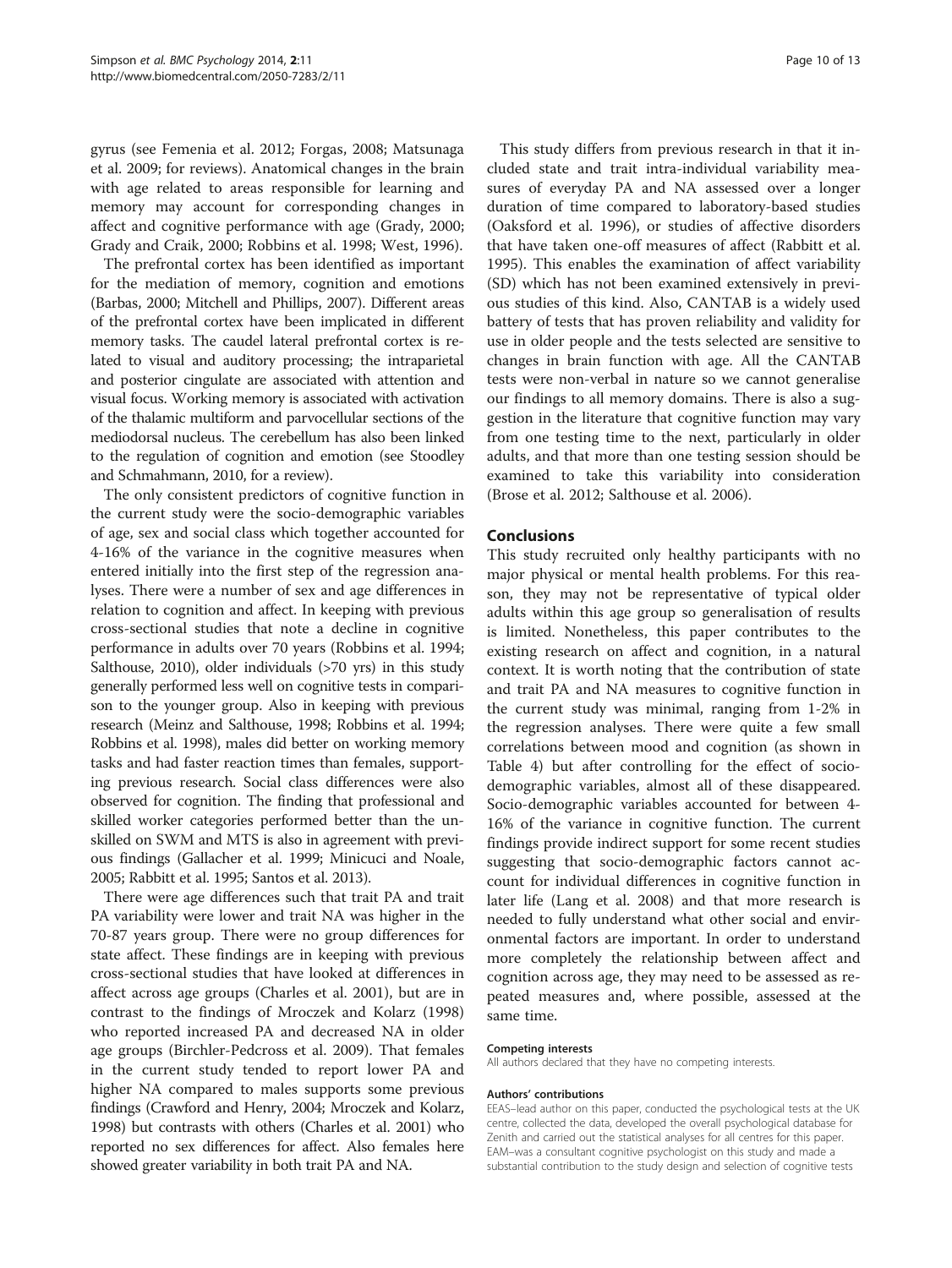<span id="page-10-0"></span>and helped with the interpretation of the results and write up and critical review of the paper. CMc–made a substantial contribution to the study design and the mood protocol for the Zenith study, he also helped with the interpretation of the mood data and contributed to the draft of the paper. BS-K–was involved in the research protocol and design of the Zenith study, she also contributed to the interpretation of the results for both mood and cognition and the critical review of the paper. NM–main researcher in Clermont-Ferrand, she was responsible for administering the psychological tests and gathering both mood and cognitive data for her centre, compiling and sending the data to EEAS and she contributed to the critical review of the paper. MA-S–main researcher in Grenoble, she was responsible for administering the psychological tests and gathering both mood and cognitive data for her centre, compiling and sending the data to EEAS and she contributed to the critical review of the paper. AP–main researcher in Rome, she was responsible for administering the psychological tests and gathering the mood data for her centre, compiling and sending the data to EEAS and she contributed to the critical review of the paper. FI-another researcher in Rome, she was responsible for administering the cognitive tests and gathering the data for her centre, compiling and sending the data to EEAS and she contributed to the critical review of the paper. JMc–Principle investigator for this study in the UK centre, contributed to study design and protocol for the Zenith study, she managed all aspects of the protocol at Ulster, and contributed to the critical review of the paper. CC–the Zenith study co-ordinator who oversaw all aspects of the Zenith study and its design and development, he managed all of the four centres in relation to deliverables for the project, include data gathering and database development, and critically reviewed the paper. All authors read and approved the final manuscript.

### Acknowledgements

The ZENITH study was supported by the European Commission "Quality of Life and Management of Living Resources" Fifth Framework Programme, Contract No: QLK1-CT-2001-00168.

### Author details

<sup>1</sup>Psychology Research Institute, University of Ulster, Londonderry, UK. <sup>2</sup>Northern Ireland Centre for Food and Health (NICHE), University of Ulster, Coleraine, Northern Ireland, UK. <sup>3</sup>Department of Psychology, University of Warwick, Coventry, UK. <sup>4</sup>Division of Psychology, University of Bradford, Yorkshire, UK. <sup>5</sup>CHU Clermont Ferrand, Unité d'Exploration en Nutrition, CRNH Auvergne, Clermont-Ferrand, France. <sup>6</sup>Université Joseph Fourier, Saint-Martin-d'Hères, France. <sup>7</sup>Agricultural Research Council–Research Centre on Food and Nutrition (CRA-NUT), Rome, Italy. <sup>8</sup>UMR 866 (Dynamique Musculaire & Métabolisme) INRA, Place Viala, Montpellier, France. <sup>9</sup>School of Psychology, University of Ulster, Cromore Road, BT521SA Coleraine, County Londonderry, Northern Ireland.

### Received: 28 October 2013 Accepted: 11 April 2014 Published: 2 May 2014

### References

- Allen, PA, Kaut, KP, Lord, RG, Hall, RJ, Grabbe, J, & Bowie, T. (2005). An emotional mediation theory of differential age effects in episodic and semantic memory. Experimental Aging Research, 31, 355–391.
- Aoki, R, Sato, H, Katura, T, Utsugi, K, Koizumi, H, Matsuda, R, & Maki, A. (2011). Relationship of negative mood with prefrontal cortex activity during working memory tasks: an optical topography study. Neuroscience Research, 70, 189–196.
- Ashby, FG, Isen, AM, & Turken, AU. (1999). A neuropsychological theory of positive affect and its influence on cognition. Psychological Review, 106, 529–550.
- Barbas, H. (2000). Connections underlying the synthesis of cognition, memory, and emotion in primate prefrontal cortices. Brain Research Bulletin, 52, 319–330.
- Birchler-Pedross, A, Schröder, CM, Münch, M, Knoblauch, V, Blatter, K, Schnitzler-Sack, C, Wirz-Justice, A, & Cajochen, C. (2009). Subjective well-being is modulated by circadian phase, sleep pressure, age, and gender. Journal of Biological Rhythms, 24, 232–242.
- Bless, H, & Fiedler, K. (2006). Mood and the regulation of information processing and behaviour. In JP Forgas (Ed.), Affect in social thinking and behaviour (pp. 65–84). New York: Psychology Press.
- Brose, A, Scheibe, S, & Schmiedek, F. (2013). Contexts make a difference: emotional stability in younger and older adults. Psychology and Aging, 28, 148–159.
- Brose, A, Schmiedek, F, Lövdén, M, & Lindenberger, U. (2012). Daily variability in working memory is coupled with negative affect: the role of attention and motivation. Emotion, 12, 605–617.
- Carstensen, LL, Pasupathi, M, Mayr, U, & Nesselroade, JR. (2000). Emotional experience in everyday life across the adult lifespan. Journal of Personality and Social Psychology, 79, 644–655.
- Charles, ST, Reynolds, CA, & Gatz, M. (2001). Age-related differences and change in positive and negative affect over 23 years. Journal of Personality and Social Psychology, 80, 136–151.
- Chepenik, LG, Cornew, LA, & Farah, MJ. (2007). The influence of sad mood on cognition. Emotion, 7, 802-811.
- Clark, MS, & Isen, AM. (1982). Toward understanding the relationship between feeling states and social behavior. In AH Hastorf & AM Isen (Eds.), Cognitive social psychology (pp. 73–108). New York: Elsevier–North Holland.
- Clore, GL, & Storbeck, J. (2006). Affect as information about liking, efficacy, and importance. In J Forgas (Ed.), Affect in Social Thinking and Behavior (pp. 123–142). New York: Psychology Press.
- Cooper, C, & McConville, C. (1989). The factorial equivalence of state anxietynegative affect and state extraversion-positive affect. Personality and Individual Differences, 10, 919–920.
- Coull, JT, Frith, CD, Frackowiak, RSJ, & Grasby, PM. (1996). A fronto-parietal network for rapid visual information processing: a PET study of sustained attention and working memory. Neuropsychologia, 34, 1085–1095.
- Cowdry, RW, Gardner, DL, O'Leary, KM, Leibenluft, E, & Rubinow, DR. (1991). Mood variability: a study of four groups. The American Journal of Psychiatry, 148, 1505-1511.
- Craik, FIM, & Byrd, M. (1982). Ageing and cognitive deficits: the role of attentional resources. In FIM Craik & S Trehub (Eds.), Aging and cognitive processes (pp. 191–211). New York: Plenum Press.
- Crawford, JR, & Henry, JD. (2004). The Positive and Negative Affect Schedule (PANAS): construct validity, measurement properties and normative data in a large non-clinical sample. British Journal of Clinical Psychology, 43, 245-265.
- Davidson, RJ, Shackman, AJ, & Maxwell, JS. (2004). Asymmetries in face and brain related to emotion. Trends in Cognitive Sciences, 8, 389–391.
- De Luca, CR, Wood, J, Anderson, V, Buchanan, J-A, Proffitt, TM, Mahony, K, & Pantelis, C. (2003). Normative data from the Cantab: I: development of executive function over the lifespan. Journal of Clinical Experimental Neuropsychology, 25, 242–254.
- Depp, CA, & Jeste, DV. (2009). Definitions and predictors of successful aging: a comprehensive review of larger quantitative studies (pp. 137–150). VII: FOCUS The Journal of Lifelong Learning in Psychiatry.
- Depp, CA, Vahia, IV, & Jeste, D. (2010). Successful aging: focus on cognitive and emotional health. Annual Review of Clinical Psychology, 6, 527–550.
- De Pisapia, N, Repovs, G, & Braver, TS. (2008). Computational models of attention and cognitive control. In R Sun (Ed.), The Cambridge handbook of computational psychology (pp. 422–450). Cambridge UK: Cambridge University Press.
- Duffy, ME, Stewart-Knox, BJ, McConville, C, Bradbury, I, O'Connor, JM, Helander, A, & Strain, JJ. (2006). The relationship between whole-blood serotonin and subjective mood in apparently healthy postmenopausal women. Biological Psychology, 73, 165–168.
- Eastwood, MR, Whitton, JL, Kramer, PM, & Peter, AM. (1985). Infradian rhythms: a comparison of affective disorders and normal persons. Archives of General Psychiatry, 42, 295–299.
- Elliott, R, & Sahakian, BJ. (1995). The neuropsychology of schizophrenia: relations with clinical and neurobiological dimensions. Psychological Medicine, 25, 581–594.
- Eurostat. (2012). Population structure and ageing. Available at: [http://epp.eurostat.](http://epp.eurostat.ec.europa.eu/statistics_explained/index.php/Population_structure_ad_ageing) [ec.europa.eu/statistics\\_explained/index.php/Population\\_structure\\_ad\\_ageing](http://epp.eurostat.ec.europa.eu/statistics_explained/index.php/Population_structure_ad_ageing).
- Eysenck, MW. (2006). Fundamentals of cognition. Hove and New York: Psychology Press: Taylor and Francis Group.
- Faul, F, Erdfelder, E, Lang, A-G, & Buchner, A. (2007). G\*Power 3: a flexible statistical power analysis program for the social, behavioral and biomedical sciences. Behavior Research Methods, 39, 175–191.
- Femenia, T, Gomez-Galan, M, Lindskog, M, & Magara, S. (2012). Dysfunctional hippocampal activity affects emotion and cognition in mood disorders. Brain Research, 1476, 58–70.
- Folstein, MF, Folstein, SE, & McHugh, PR. (1975). Mini-mental state: a practical method for grading the cognitive state of patients for the clinician. Journal of Psychiatric Research, 12, 189–198.

Forgas, JP. (2008). Affect and cognition. Perspectives on Psychological Science, 3, 94–101.

Forstmeier, S, & Maercker, A. (2008). Motivational reserve: lifetime motivational abilities contribute to cognitive and emotional health in old age. Psychology and Aging, 23, 886–899.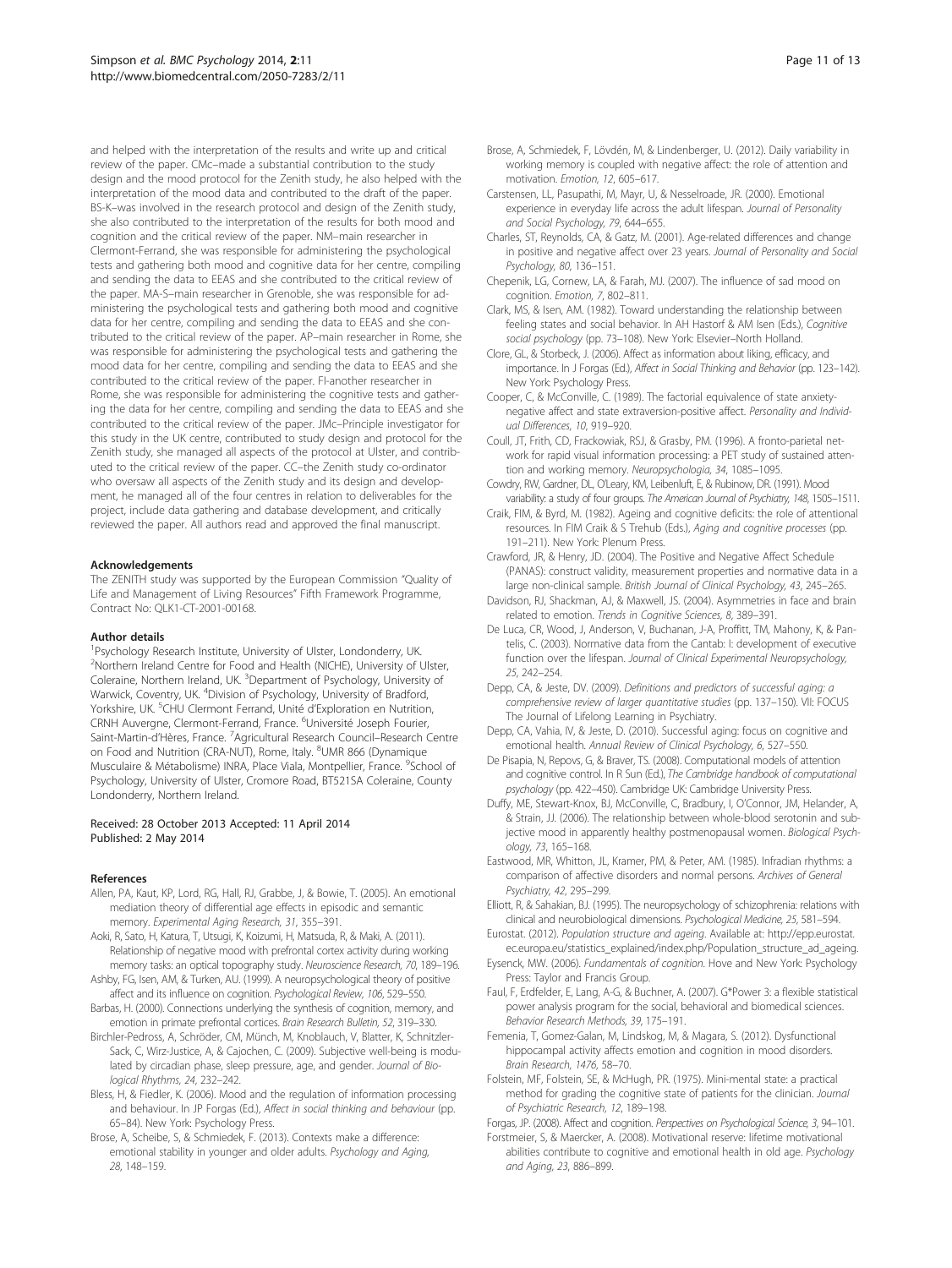- <span id="page-11-0"></span>Gallacher, JEJ, Elwood, PC, Hopkinson, C, Rabbitt, PMA, Stollery, BT, Sweetnam, PM, Brayne, C, & Huppert, FA. (1999). Cognitive function in the Caerphilly study: associations with age, social class, education and mood. European Journal of Epidemiology, 15, 161–169.
- Grady, CL. (2000). Functional brain imaging and age-related changes in cognition. Biological Psychology, 54, 259–281.
- Grady, CL, & Craik, FIM. (2000). Changes in memory processing with age. Current Opinions in Neurobiology, 10, 224–231.
- Herrmann, D, & Guadagno, MA. (1997). Memory performance and socioeconomic status. Applied Cognitive Psychology, 11, 113–120.
- Hess, TM, Popham, LE, Emery, L, & Elliott, T. (2012). Mood, motivation and misinformation: aging and affective state influences on memory. Aging, Neuropsychology, and Cognition: A Journal on Normal and Dysfunctional Development, 19, 13–34.
- Hill, RD, van Boxtel, MPJ, Ponds, R, Houx, PJ, & Jolles, J. (2005). Positive affect and its relationship to free recall memory performance in a sample of older Dutch adults from the Masstricht Aging Study. International Journal of Geriatric Psychiatry, 20, 429–435.
- Isen, AM. (1999). Positive affect. In T Dalgleish & MJ Powers (Eds.), The handbook of cognition and emotion (pp. 521–539). Hillsdale NJ: Erlbaum.
- Isen, AM, Daubman, KA, & Nowicki, GP. (1987). Positive affect facilitates creative problem solving. Journal of Personality and Social Psychology, 52, 1122–1131.
- Kensinger, EA, Garoff-Eaton, RJ, & Schacter, DL. (2007). Effects of emotion on memory specificity in young and older adults. Journal of Gerontology: Psychological Sciences, 62, 208–215.
- Kline, RB. (2010). Principles and practice of structural equation modeling (3rd ed.). New York: Guilford Press.
- Kramer, AF, Bherer, L, Colcombe, SJ, Dong, W, & Greenough, WT. (2004). Environmental influences on cognitive and brain plasticity during ageing. Journal of Gerontology: Medical Sciences, 59A, 940–957.
- Lang, IA, Llewellyn, DJ, Langa, KM, Wallace, RB, Huppert, FA, & Melzer, D. (2008). Neighborhood deprivation, individual socioeconomic status, and cognitive function in older people: analyses from the English longitudinal study of ageing. Journal of the American Geriatrics Society, 56, 191–198.
- Li, X, Chan, RCK, & Luo, Y. (2010). Stage effects of negative emotion on spatial and verbal working memory. Biomedical Central: Neuroscience, 11, 60. Available at [http://www.biomedcentral.com/1471-2202/11/60.](http://www.biomedcentral.com/1471-2202/11/60)
- Ligthart, GJ, Corberand, JX, Fournier, C, Galanaud, P, Hijmans, W, Kennes, B, Müller-Hermelink, HK, & Steinmann, GG. (1984). Admission criteria for immunogerontological studies in man: the senieur protocol. Mechanisms of Ageing and Development, 28, 47–55.
- Louis, WJ, Mander, AG, Dawson, M, O'Callaghan, C, & Conway, EL. (1999). Use of computerized neuropsychological tests (CANTAB) to assess cognitive effects of antihypertensive drugs in the elderly. Journal of Hypertension, 17, 1813–1819.
- Luciana, M, & Nelson, CA. (2002). Assessment of neuropsychological function through use of the Cambridge Neuropsychological Testing Automated Battery (CANTAB): performance in 4- to 12-year-old children. Developmental Neuropsychology, 22, 595–624.
- Luciana, M, Collins, PF, & Depue, RA. (1998). Opposing roles of dopamine and serotonin in the modulation human spatial working memory. Cerebral Cortex, 8, 218–226.
- Mather, M, & Carstensen, LL. (2005). Aging and motivated cognition: the positivity effect in attention and memory. Trends in Cognitive Sciences, 9, 496–502.
- Martin, EA, & Kerns, JG. (2011). The influence of positive mood on different aspects of cognitive control. Cognition & Emotion, 25, 265–279.
- Matthews, G, & Campbell, SE. (2011). Dynamic relationships between stress states and working memory. Cognition & Emotion, 24, 357–373.
- Matsunaga, M, Isowa, T, Kimura, K, Miyakoshi, M, Kanayama, N, Murakami, H, Fukuyama, S, Shinoda, J, Yamada, J, Konagaya, T, Kaneko, H, & Ohira, H. (2009). Associations among positive mood, brain, and cardiovascular activities in an affectively positive situation. Brain Research, 1263, 93–103.
- Maylor, EA, Simpson, EEA, Secker, DL, Meunier, N, Andriollo-Sanchez, M, Polito, A, Stewart-Knox, B, McConville, C, O'Connor, JM, & Coudray, C. (2006). Effects of zinc supplementation on cognitive function in healthy middle-aged and older adults: the Zenith study. British Journal of Nutrition, 96, 752–760.
- McConville, C, & Cooper, C. (1999). Personality correlates of variable moods. Personality and Individual Differences, 26, 65–78.
- McConville, C, & Cooper, C. (1997). The temporal stability of mood variability. Personality and Individual Differences, 23, 161–164.
- Meinz, EJ, & Salthouse, TA. (1998). Is age kinder to females than to males? Psychonomic Bulletin & Review, 5, 56–70.
- Minicuci, N, & Noale, M. (2005). Influence of level of education on disability free life expectancy by sex: the ILSA study. Experimental Gerontology, 40, 997–1003.
- Mitchell, RLC, & Phillips, LH. (2007). The psychological, neurochemical and functional neuroanatomical mediators of the effects of positive and negative mood on executive functions. Neuropsychologia, 45, 617–629.
- Morris, RG, Evenden, JL, Sahakian, BJ, & Robbins, TW. (1986). Computer-aided assessment of dementia: Comparative studies of neuropsychological deficits in Alzheimer-type dementia and Parkinson's disease. In SM Stahl, SD Iversen, & EC Goodman (Eds.), Cognitive Neurochemistry (pp. 21–36). Oxford, England: Oxford University Press.
- Mroczek, DK, & Kolarz, CM. (1998). The effect of age on positive and negative affect: a developmental perspective on happiness. Journal of Personality and Social Psychology, 75, 1333–1349.
- Murray, G, Allen, NB, & Trinder, J. (2002). Longitudinal investigation of mood variability and the FFM: neuroticism predicts variability in extended states of positive and negative affect. Personality and Individual Differences, 33, 1217–1228.
- Oaksford, M, Morris, F, Grainger, B, & Williams, JMG. (1996). Mood, reasoning and central executive processes. Journal of Experimental Psychology: Learning, Memory, and Cognition, 22, 476–492.
- Owen, AM, Evans, AC, & Petrides, M. (1996a). Evidence for a two-stage model of spatial working memory processing within the lateral frontal cortex: a positron emission tomography study. Cerebral Cortex, 6, 31–38.
- Owen, AM, Morris, RG, Sahakian, BJ, Polkey, CE, & Robbin, TW. (1996b). Double dissociations of memory and executive functions in working memory tasks following frontal lobe excisions, temporal lobe excisions or amygdalohippocampectomy in man. Brain, 119, 1597-1615.
- Parrott, WG, & Sabini, J. (1990). Mood and memory under natural conditions: evidence for mood incongruent recall. Journal of Personality and Social Psychology, 59, 321–336.
- Paulson, D, Bowen, ME, & Lichtenberg, PA. (2011). Successful aging and longevity in older old women: the role of depression and cognition. Journal of Aging Research, Article ID 912680, 7. doi:10.4061/2011/912680.
- Phillips, LH, Bull, R, Adams, E, & Fraser, L. (2002a). Positive mood and executive function: evidence from Stroop and fluency tasks. Emotion, 2, 12–22.
- Phillips, LH, Smith, L, & Gilhooly, KJ. (2002b). The effects of adult aging and induced positive and negative mood on planning. Emotion, 2, 263–272.
- Polito, A, Meunier, N, Andriollo-Sanchez, M, Catasta, G, Azzini, E, Simpson, EEA, O'Connor, JM, Roussel, AM, Ferry, M, Coudray, C, & Maiani, G. (2005). Screening and recruitment procedure of late middle-aged and older subjects: the ZENITH study. European Journal of Clinical Nutrition, 59, S8–S12.
- Rabbitt, P, Donlan, C, Watson, P, McInnes, L, & Bent, N. (1995). Unique and interactive effects of depression, age, socioeconomic advantage, and gender on cognitive performance of normal healthy older people. Psychology and Aging, 10, 307–313.
- Rabbitt, P, Lunn, M, Ibrahim, S, Cobain, M, & McInnes, L. (2008). Unhappiness, health and cognitive ability in old age. Psychological Medicine, 38, 229–236.
- Ready, RE, Vaidya, JG, Watson, D, Latzman, RD, Koffel, EA, & Clark, LA. (2011). Agegroup differences in facets of positive and negative affect. Aging & Mental Health, 15, 784–795.
- Richardson, JTE. (1999). Socio-economic status, social class and memory performance: a critical response to Herrmann and Guadagno (1997). Applied Cognitive Psychology, 12, 593–609.
- Riediger, M, Wrzus, C, Schmiedek, F, Wagner, GG, & Lindenberger, U. (2011). Is seeking bad mood cognitively demanding? Contra-hedonic orientation and working- memory capacity in everyday life. Emotion, 11, 656–665.
- Robbins, TW, James, M, Owen, AM, Sahakian, BJ, Lawrence, AD, McInnes, L, & Rabbitt, PM. (1998). A study of performance on tests from the CANTAB battery sensitive to frontal lobe dysfunction in a large sample of normal volunteers: implications for theories of executive functioning and cognitive aging. Journal of the International Neuropsychological Society, 4, 474–490.
- Robbins, TW, James, M, Owen, AM, Sahakian, BJ, McInnes, L, & Rabbitt, PM. (1994). Cambridge neuropsychological test automated battery CANTAB): a factor analytical study of a large sample of normal elderly volunteers. Dementia, 5, 266–281.
- Robbins, TW, James, M, Owen, AM, Sahakian, BJ, McInnes, L, & Rabbitt, PM. (1997). A neural systems approach to the cognitive psychology of ageing using the CANTAB battery. In P Rabbitt (Ed.), Methodology of frontal and executive function (pp. 215–238). Hove, East Sussex: Psychology Press.
- Röcke, C, Li, S-C, & Smith, J. (2009). Intraindividual variability in positive and negative affect over 45 days: do older adults fluctuate less than younger adults? Psychology and Aging, 24, 863–878.